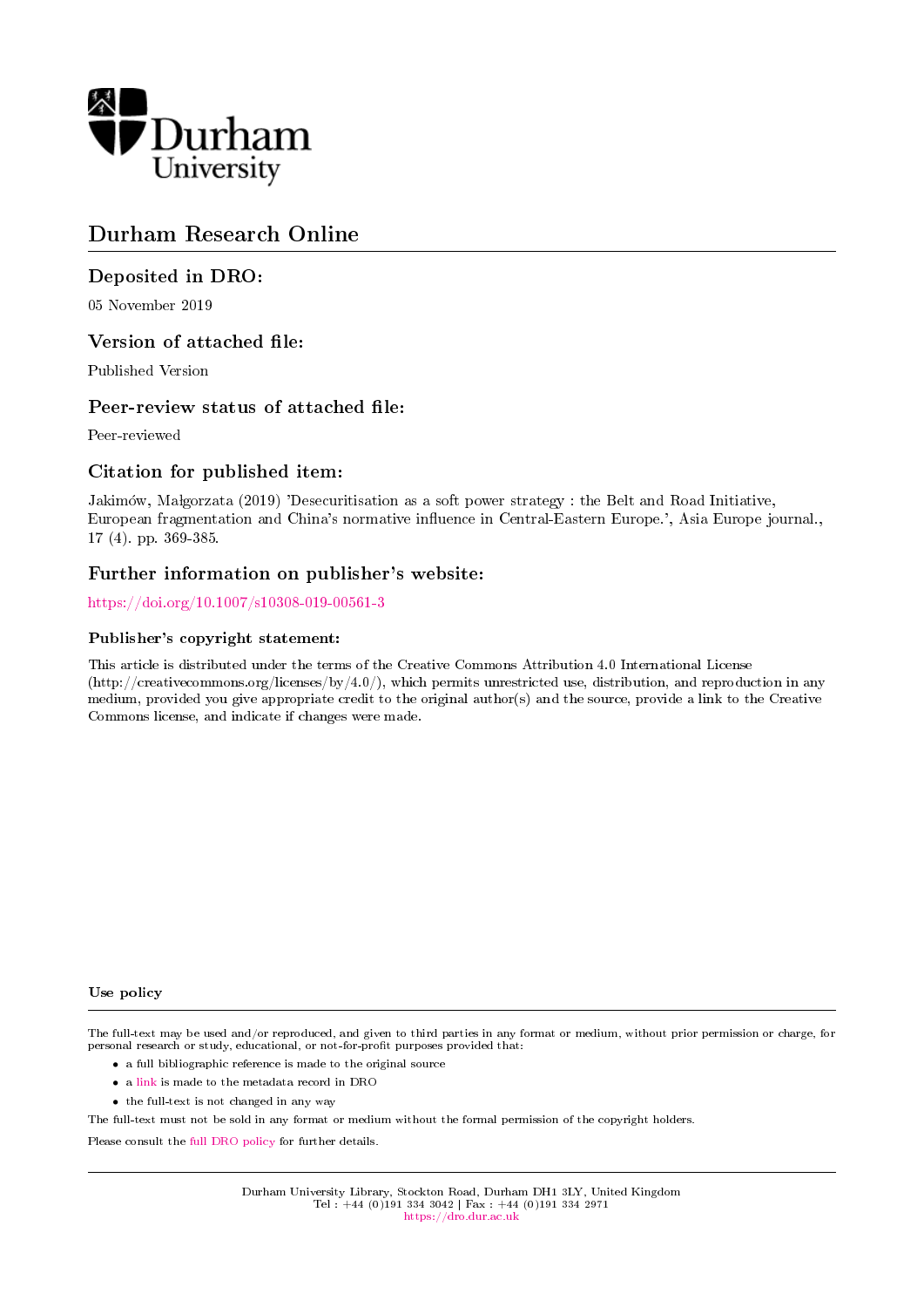#### **ORIGINAL PAPER** ORIGINAL PAPER



Desecuritisation as a soft power strategy: the Belt and Road Initiative, European fragmentation and China's normative influence in Central-Eastern Europe

## Małgorzata Jakimów<sup>1</sup> D

Published online: 13 September 2019  $\circledcirc$  The Author(s) 2019

## **Abstract**

While much discussion centres on economic properties and political challenges of implementing the China's Belt and Road Initiative (BRI), few studies investigate the subtle connections between the narratives of the BRI and the political transformations in the regions en route of the project. Through a critique of the Copenhagen School's theory of securitisation, this paper brings together the analysis of Chinese, Central-Eastern European (CEE) and the core EU governments' ideas and perceptions of the BRI and assesses what they mean for the future of the European Union's political and normative cohesion. This paper argues that the China-deployed desecuritised narratives of the BRI constitute an important soft power strategy of China in its engagement in Europe. The article illustrates how these desecuritised narratives are utilised and coproduced actively by countries of CEE with a political aim of negotiating their domestic interests with the EU's institutions, making the process of desecuritisation neither apolitical nor benign. As China-promoted desecuritisation is used instrumentally by the regional actors to present China as an economic, political and normative alternative to the EU, the article contributes to the understanding of China's desecuritisation as a soft power strategy, which is both forged through 'negative' language (Callahan, Politics 35(3-4):216–229, 2015) and is 'contingent' upon recipient audiences (Kavalski, Coop Confl 48(2):247–267, 2013). As a result, new regional dynamics emerge in the EU, which are driven by the populist turn and growing demand for Chinese investments in the European periphery, which China skilfully utilises through narratives of desecuritisation in order to boost its soft power strategy in the region.

Keywords Belt and Road  $\cdot 16+1 \cdot$  European Union  $\cdot$  Desecuritisation  $\cdot$  Soft power $\cdot$ Normative influence

 $\boxtimes$  Małgorzata Jakimów [m.j.jakimow@durham.ac.uk](mailto:m.j.jakimow@durham.ac.uk)

<sup>&</sup>lt;sup>1</sup> School of Government and International Affairs, University of Durham, Durham, UK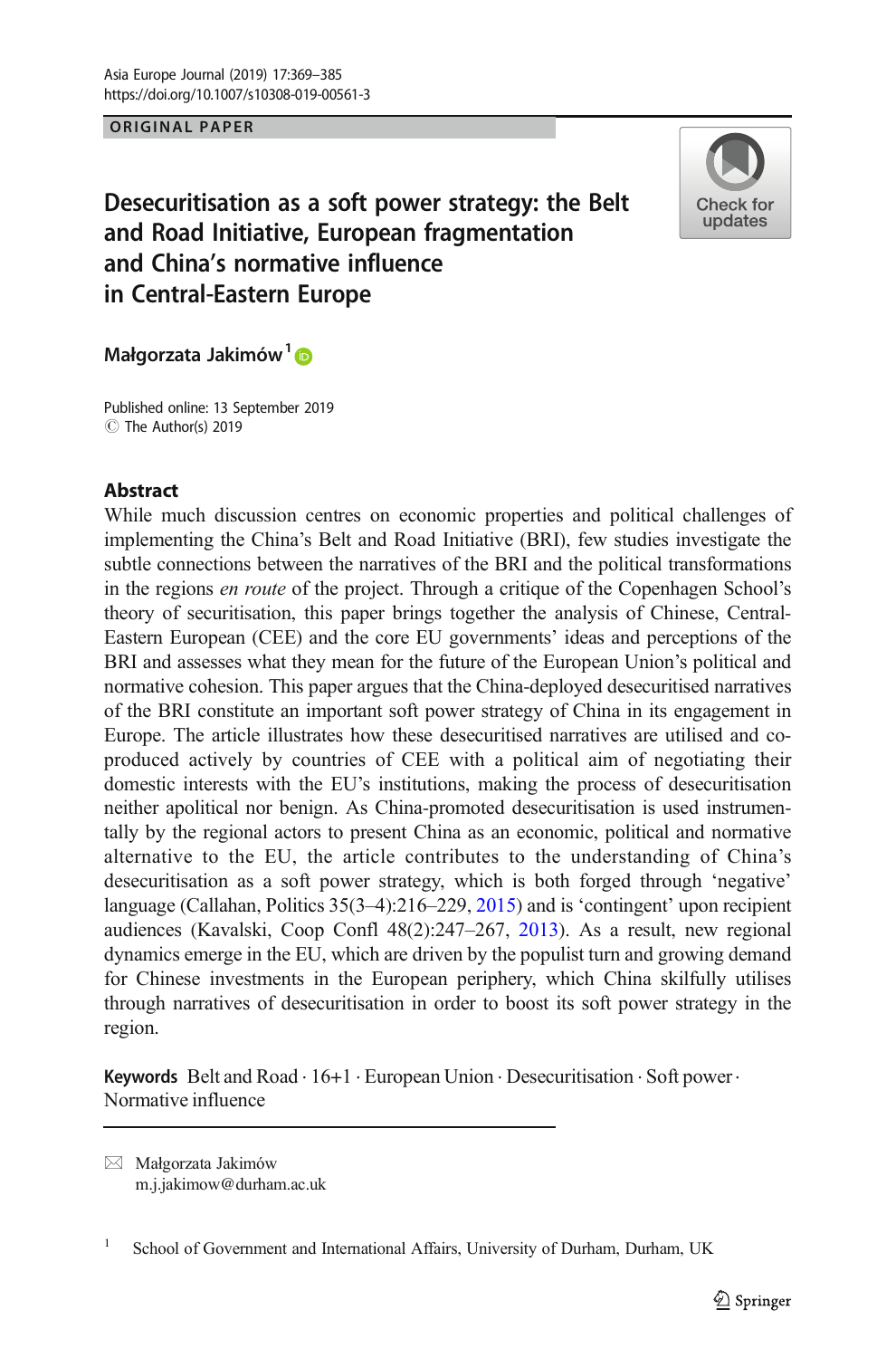In August 2017, the former German foreign affairs minister, Sigmar Gabriel, commented on the Chinese involvement in Central-Eastern Europe (CEE) as violating the principle of 'one Europe': 'If we do not succeed (…) in developing a single strategy towards China, then China will succeed in dividing Europe' (Gabriel quoted in Poggetti 2017). This remark comes at the time of a growing division on the European continent as to how the European Union (EU) should respond to the flow of China's investments through the Belt and Road Initiative (BRI), particularly in the light of the China's 'Made in China 2025' plan (EUCC 2017). The split seems to run between the so-called core European states, especially France and Germany, who, alongside the EU institutions, are increasingly critical of China's engagement in Europe, and much of the so-called European periphery, the countries of South, South-Eastern (SEE) and Central-Eastern Europe, who see the engagement as 'reviving' their economies. Among this European 'periphery', the 16+1 regional platform awakens the greatest controversy in Western European capitals (Kynge and Peel 2017). The 16+1 platform was created by China in 2012 mainly as a mechanism to facilitate the BRI implementation in the 16 CEE and SEE post-communist countries, 11 of which are EU member states and 5 of which are in some stage of the EU accession process.<sup>1</sup> The initiative has been perceived in security terms since its inception: China has been accused of a divisive 'checkbook' diplomacy (Le Corre 2016), and portrayed as undertaking 'authoritarian advance' by spreading its illiberal model in the region (Benner et al. 2018). The European Parliament Strategic Centre directly frames initiatives such as 16+1 as having 'potential to split the EU', because of China's 'parallel negotiations with regions, cities, private companies, EU institutions, member states and geographical groupings' (EPSC 2016: p. 8). The German press in particular has been critical of the project's geopolitical threat and its potential to erode European political unity due to the competition for Chinese investments (Gaspers 2016). However, while Western European countries and EU institutions see this engagement in security terms, the CEE states view it as a benign force bringing with it economic investments without political strings attached. This contrasting response to China's presence in CEE—one of the securitisation in the European core and the simultaneous desecuritisation in its periphery—is the point of departure for this article.

In this article, I argue that desecuritisation is a key strategy in China's soft power politics in the European region. I refer to the process of 'desecuritisation' rather than 'depoliticisation' of China because the narratives that convey it are clearly aimed at changing the pre-existing 'China threat' perceptions and render China a non-security issue.<sup>2</sup> By tracing how desecuritisation narratives are deployed, adopted and co-

<sup>&</sup>lt;sup>1</sup> These are Albania, Bosnia and Herzegovina, Bulgaria, Croatia, Czech Republic, Estonia, Hungary, Latvia, Lithuania, Macedonia, Montenegro, Poland, Romania, Serbia, Slovenia and Slovakia. While 16+1 region comprises of both CEE and SEE states, it is jointly referred to as CEE in Chinese publications, and in this article, I will adopt this convention for brevity purposes. In this article, I focus on the discussion of the Visegrad group countries (V4) mostly in section three, but some of the findings, particularly those stemming from the Chinese publications in section two, can be extended more widely to the entire 16+1 region

<sup>&</sup>lt;sup>2</sup> 'China threat' theory refers to a belief that China is a threatening state because of the perception of it as a major contestant of the current US-dominated world order, and a normative challenger to the West-promoted norms of democracy and human rights. It has been particularly presented as such since the Tiananmen massacre, as China was perceived as the one of the few remaining Communist states. The 'China threat' debate has been central to the realist debate on China rise and US-China competition and often relied on theories such as 'power transition' or 'successive state image' theory (see Jeffery 2009). China-promoted desecuritisation narratives discussed in this article are working precisely against such perceptions.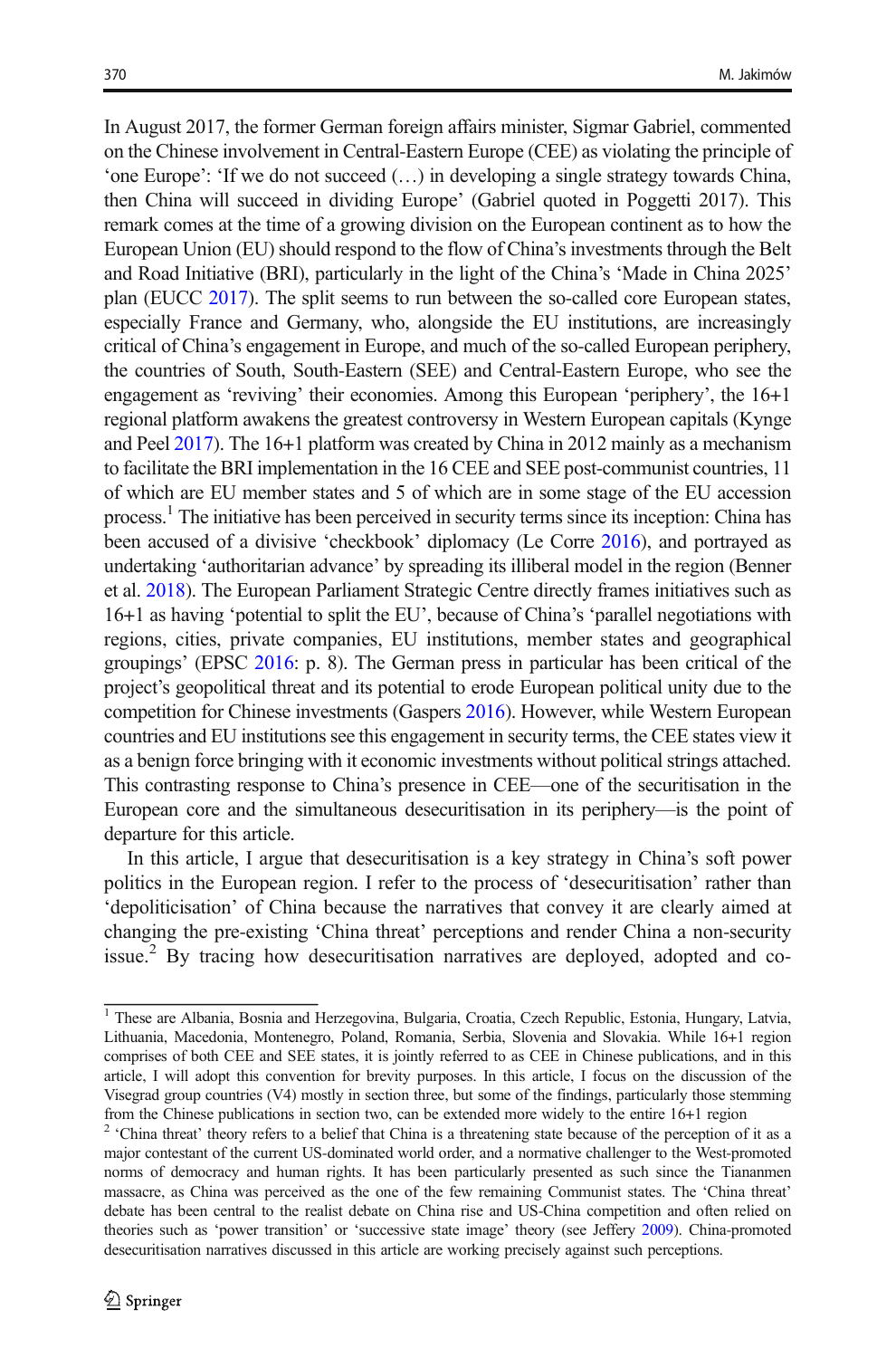produced in the CEE, this article reveals that the success of China's soft power strategy, and the attending ideational or normative influence that soft power brings in the region, is conditioned by the CEE states own agency in approaching China's desecuritisation. While desecuritisation enables the adoption of some 'China promoted norms', ultimately, the regional governments adopt them flexibly and pragmatically, and in order to secure political power at home or to improve their negotiating position with the EU institutions. The article therefore explains that while in the context of EU-China relations desecuritisation is indeed China's key soft power strategy, it is largely shaped by a specific dynamic between Europe's core and peripheral states, whereby the CEE states have more agency that it is usually portrayed.<sup>3</sup>

In order to understand the effectiveness and mechanism of desecuritisation, it needs to be properly contextualised within the particular regional dynamic. The case study of the CEE region is instructive in this respect as it shows that while China-projected ideas of the self are important, the receptiveness of the actors with whom China engages is crucial in the process of successfully deploying soft power through desecuritisation. Indeed, the desecuritisation process, just like its reverse, is produced intersubjectively, that is, it can only happen if the 'audience accepts it as such' (Buzan et al. 1998: p. 25). In the case of CEE, its contrasting response towards China, compared with that of the 'core' EU countries, needs to be contextualised within the historical East/West divide. The China-deployed desecuritisation engages with these dynamics and co-produces them. It is important to differentiate here between different parts of the 16+1 region. The political elites from the EU member states in the region, and particularly the Visegrad group countries (V4: Czech Republic, Hungary, Poland and Slovakia), tend to view the China-promoted desecuritised narratives and institutions of the BRI as useful tools in countering what they perceive to be Brussels' incursion into their sovereignty. Here, the adoption of China's desecuritisation narratives should therefore be understood within the wider rise of populism and nationalism, accompanied by the rhetoric of emancipation from the EU's political conditionality (or the so-called Brussels consensus). On the other hand, Balkan non-EU states tend to use the China's influence to negotiate faster integration into the EU and to demand greater EU assistance to the region (ex. Djukanovic quoted in Zuvela 2019). Therefore, desecuritisation is 'contingent' (Kavalski 2013), that is, it relies on co-production rather than on simple export of ideas.

Because of their obscure and interpretative nature, the desecuritisation narratives cannot be easily measured and need to be traced in speech acts and through interpretation of actions of particular political agents. This article traces narratives, behaviours and institutions, as they are formulated, expressed and enacted in government documents, official pronouncements and communiques in both the CEE states and in China. In order to trace the power relations and intentions underlying these texts, I used qualitative methods of contextualised text analysis best associated with the critical discourse analysis approach, whereby the texts are analysed in-depth and with attention paid to the particular vocabulary used and the way in which this vocabulary masks or

 $\frac{3}{3}$  The CEE states are often presented to be manipulated and controlled by more powerful states and political agents, lacking own will or agency. As the discussion in this article reveals, the Chinese authors perceived the CEE to be controlled by the EU and US (ex. Liu 2014; Long 2014), whereas the Western pundits largely perceive the CEE as blindly falling into the China-set honey traps of investments, apparently blind to the political string attached (ex. Hala 2018).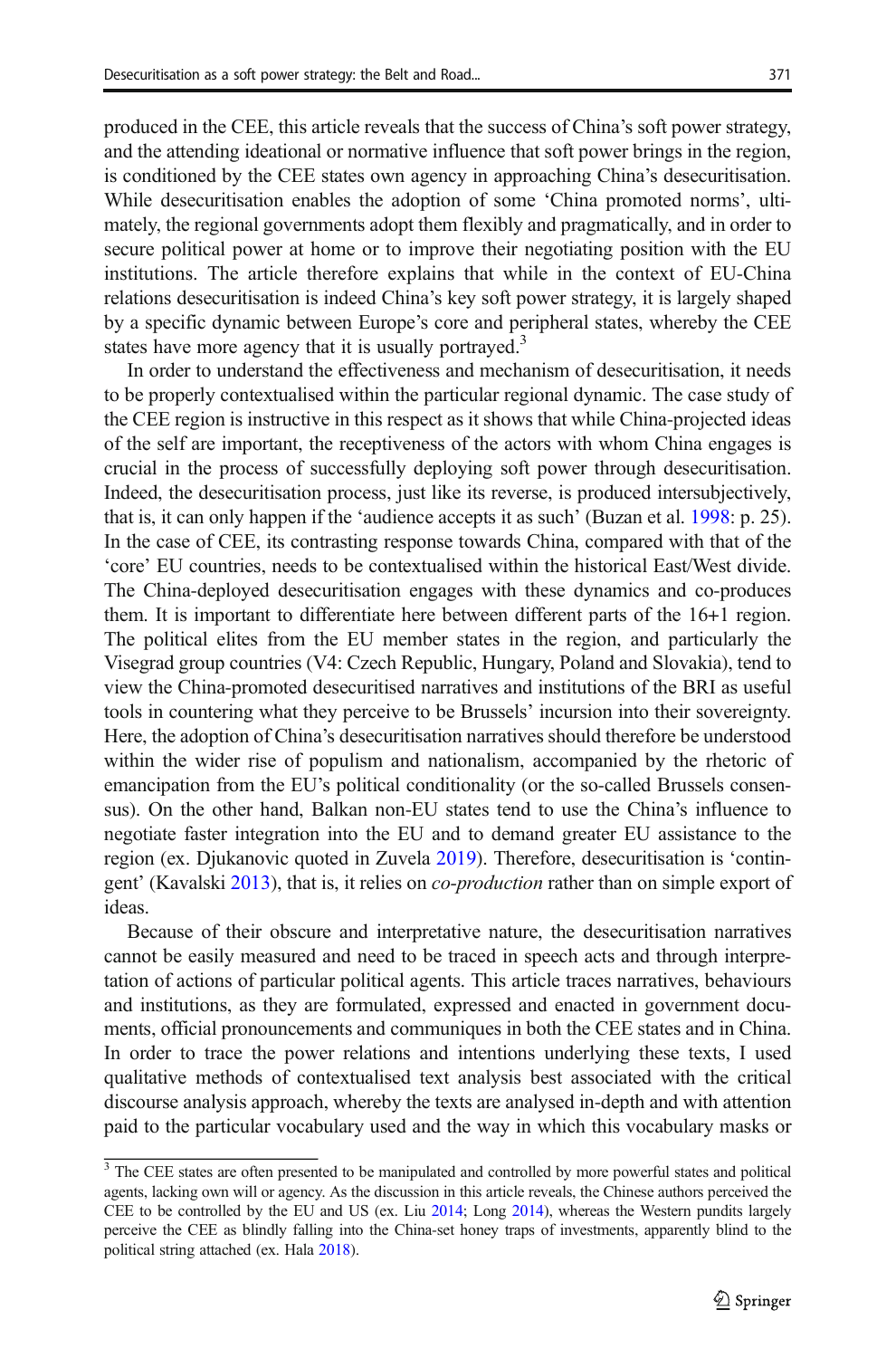conveys the power relations and political agendas in the contexts studied. I surveyed the main government speeches of high Chinese officials which related to the BRI deployment, particularly the main documents regarding the BRI produced by the Chinese government as well as speeches given by Xi Jinping and Li Keqiang in international fora. I also sought to identify the main speeches given by CEE politicians, but here, the selection was limited to only those speeches which were translated to English or available on internet. I identified several speeches in original regional languages (Polish, Czech and Serbian) but relied mostly on available translations when it comes to remaining countries in the region. A future in-depth study comparing speeches and official documents released by the regional governments could further complement this article's findings. Moreover, due to the space constraints, this article does not include the study of the media, the people-to-people, businesses and academic engagement with China in the CEE. The non-state actors' views are diverse and differ with regard to the treatment of China as 'security threat', with some perceiving China as a security threat while others not (Pavlićević 2018). While these views are important, studying the governmental approach is of utmost urgency because it translates directly into policy-making. However, while this article does not survey these wider epistemic communities, it does include the analysis of think tank and academic narratives in China. In the case of China, this level of analysis is more closely tied to the government, and the scholarly interpretations of the major official slogans and directives can help to analyse the governmental intentions and policies. This is so, because the slogans employed in the official speeches are often vague and require further interpretation, and it is the Chinese academics' role to 'look for patterns in order to add meaning to vague official declarations' (Callahan 2016: p. 228), contributing to China's policy-making.

The first section of the article contextualises it within the relevant theoretical literature on desecuritisation and soft power in China. The second section provides the discursive analysis of the Chinese sources, and reveals how the desecuritisation narratives are deployed and why they should be regarded as central instrument in China's BRI soft power strategy. At the same time, this section highlights the inherent contradictions within these narratives. In the third section, the article discusses the reception of the desecuritised portrayal of the BRI in CEE in order to show how the language of BRI is used by the countries in the region, elaborating on the co-produced nature of the Chinese soft power. In the concluding part, the article investigates the consequences of the adoption of the desecuritised narratives in CEE for the European normative cohesion, revealing the role of desecuritisation as a political instrument deepening EU fragmentation alongside the old and new regional fractures.

### Desecuritisation as a soft power strategy

The link between desecuritisation and soft power merits wider theoretical investigation. Currently, in critical security studies (CSS), there is little attention paid to how desecuritisation serves political agenda of states, and even less so, how it can serve as a tool of soft power politics. While the Copenhagen School's (CS) theory of securitisation concerns itself primarily with the political consequences of 'securitisation', which it treats as a 'negative' process (Buzan et al. 1998: p. 29), the 'desecuritisation' process is less carefully researched and automatically assumed to be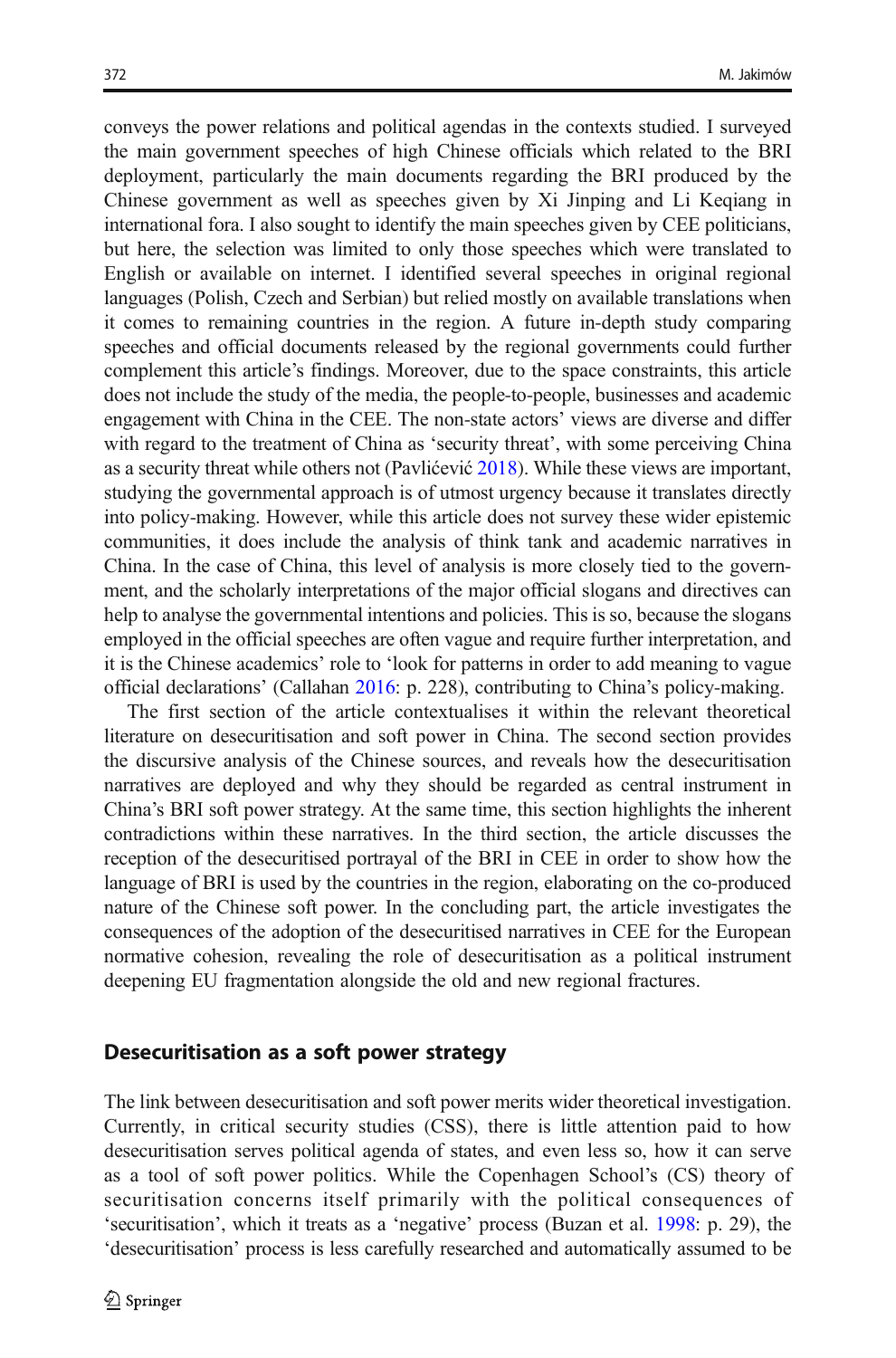'positive' (Cui and Li 2011). Securitisation produces a perception of an issue as an 'existential threat, requiring emergency measures', being a 'more extreme version of politicisation', because it frames 'the issue either as special kind of politics or as above politics' (Buzan et al. 1998: pp. 23–24). In contrast, desecuritisation is desired, because it returns the objects to 'the ordinary public sphere' process (Buzan et al. 1998: pp. 4, 29). However, this approach has been critiqued in CSS on the ground that it forgoes the political and normative implications of desecuritisation (Hansen 2012: pp. 527–528; Aradau 2004; Floyd 2015). Floyd noted that securitisation and desecuritisation can be both just and unjust, and neither should be seen as morally more favourable (Floyd 2015: p. 122). This article is concerned precisely with such political and normative consequences of desecuritisation. By tracing the way in which desecuritisation is deployed by China and then adopted in CEE, this article shows how desecuritisation is a political act of deploying soft power precisely because it makes political intentions and processes appear as 'natural' and 'neutral', normalising China's actions with the aim of convincing international audience of China's benevolence.

In order to explore how desecuritisation becomes a soft power strategy it is important to consider the issues of agency and intentionality behind both desecuritisation and soft power deployment. An important aspect of this process is the extent to which the securitising agent as well as the target audience of the action play part in the success of desecuritisation. Much of the literature sees China as undertaking various forms of desecuritisation as a response to securitisation moves, particularly by the US and its Asian neighbours (Biba 2014; Vuori 2018: pp. 127–128; Danner 2014); but the importance of pre-emptive desecuritisation has also been mentioned (Weaver 1995: p. 60; Bourbeau and Vuori 2015). Apart from desecuritisation, the reverse securitisation, that is a securitisation of the securitising actor back (Vuori 2018: p. 120), as well as counter-securitisation, that is resistance to securitisation (Topgyal 2016; Vuori 2011), can be answers to the securitisation moves. Most importantly, some argue that successful desecuritisation is only possible by nontalking (lack of speech acts), rather than presenting oneself as non-threatening in response to securitisation (Behnke 2006: p. 65). Indeed, it has been noted that China uses the strategy of non-securitisation, as a pre-emptive form of desecuritisation in relations with its neighbours in the Mekong River Delta (Biba 2014: p. 35). This paper presents a case study of desecuritisation as an active response to securitisation, rather than a pre-emptive move, and it builds on this literature by paying special attention to the role of the audience.

None of the above-mentioned literature directly discusses the role of securitisation or desecuritisation as the primary tool of soft power or the role of the audience in the shaping of desecuritisation. The concept of 'soft power' was originally employed to discuss how the state can exert power through language, culture and economy by attracting (rather than coercing via military means) others to the state's own ideas and visions (Nye  $1990$ : p. 166).<sup>4</sup> The way in which soft power is deployed by China via

<sup>&</sup>lt;sup>4</sup> The concept of soft power has been contested and increasingly replaced by new ways of describing China's normative influence, such as normative power (Kavalski 2013; Pu 2012; Kerr 2015), sharp power (Walker and Ludwig 2017) and symbolic power (Vangeli 2018). The deeper engagement with these new approaches lies beyond the parameters of this paper. In this article, I primarily engage with the concept of soft power in the discussion of how China shapes others' preferences, because it is less-value laden than the notion of sharp power, and less determined to be about norms-transfer than the notion of normative or symbolic power.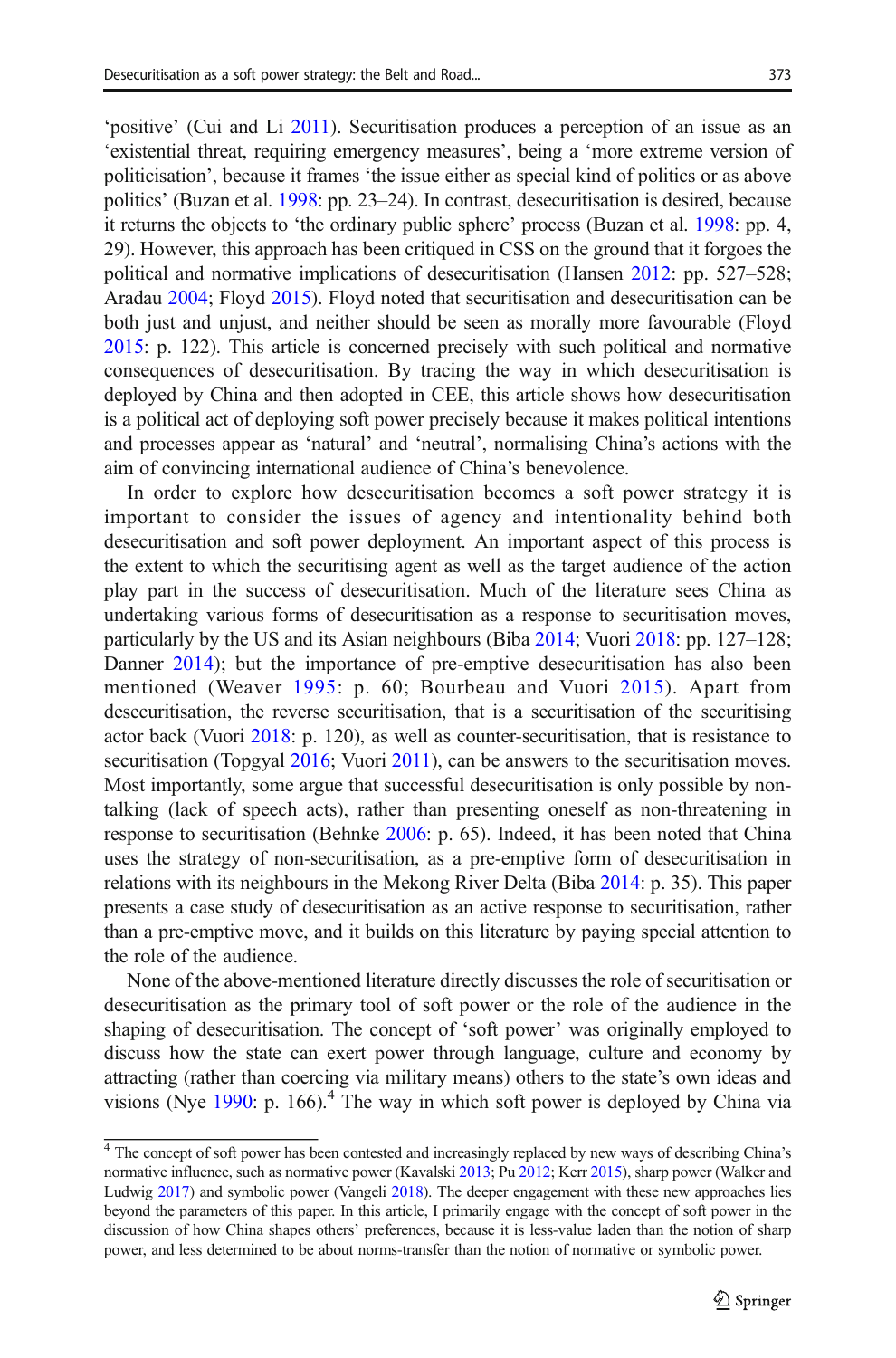language of desecuritisation is mentioned in some more recent works on soft power, taking identity and audience of the soft power discourses into account. Callahan, for instance, argues that soft power relies greatly on boundary-making between Self and Other (Callahan 2015: p. 219), meaning that China emphasises its 'difference' as the very strategy of soft power, targeting the recipient audiences' identity and interests. For instance, China emphasises the civility of its peaceful rise as opposed to the past bloody colonial conquests of the Western states when dealing with African or South-East Asian countries. This emphasising of China's difference is a way to exert 'soft power', a strategy which Callahan calls 'negative soft power' (Callahan 2015). Such 'negative soft power' is employed in China's promotion of the BRI, which combines the claims of China's benevolence (compared with the West) and its non-interference in domestic affairs (compared with the Washington consensus conditionality) (Breslin 2011; Vangeli 2018). 'Negative soft power' is therefore built through the language of desecuritisation. Yet, this power would only be effective if the recipients buy into the desecuritised narratives. When discussing the effectiveness of China' soft power, the importance of the recipients' context, which Kavalski dubs 'contingency' (Kavalski 2013), has to be further investigated. There are limited studies on how China's desecuritisation is shaped by the receipting audiences. Biba (2014), for instance, portrays desecuritisation as a very much China-controlled process, whereby China's self-portrayal as a co-operative and good-willed actor is often met with resigned acceptance (Biba 2014: p. 36). The rest of this article explores whether the agency of the recipient audience of desecuritisation matters in its success, and whether it can indeed co-produce or resist desecuritisation.

### China's desecuritisation narratives and their contradictions

The way in which the soft power strategy of desecuritisation is exerted in practice can be traced in China's narrative on the BRI. In these narratives, desecuritisation is achieved through what is not uttered, rather than what is actually said. In Xi Jinping's various addresses promoting the BRI, he emphasises economy, culture and noninterference as key aspects of the BRI, redirecting attention from norms, politics, and international dependencies (respectively) which are often seen as true consequences of China's 'go global' policy, and the basis of the growing European perceptions of 'China threat' (see ex. Godement et al. 2011; Benner et al. 2018). In the 2015 Boao speech, for instance, Xi emphasised the importance of mutual respect for South East Asian countries' 'social system and development paths of their own choice' (Xi 2015), emphasising national sovereignty, not the potential consequences of China's influence in the region. Similarly, in the crucial BRI document 'Vision and Actions on Jointly Building Silk Road Economic Belt and 21-st Century Maritime Silk Road' (NDRC 2015) any reference to the BRI as a geopolitical project is omitted, and, as with other documents, the BRI is portrayed in a depoliticised language of economic development and cultural exchanges. A similar way of talking about the BRI was re-emphasised at the 2017 Beijing BRI Forum speech, where Xi highlighted the economic investments and cultural exchanges as the core of the BRI projects: these are to bring 'peace and cooperation', 'openness and inclusiveness', 'mutual learning' and 'mutual benefit' and foster 'a new type of international relations featuring win-win cooperation' (Xi 2017).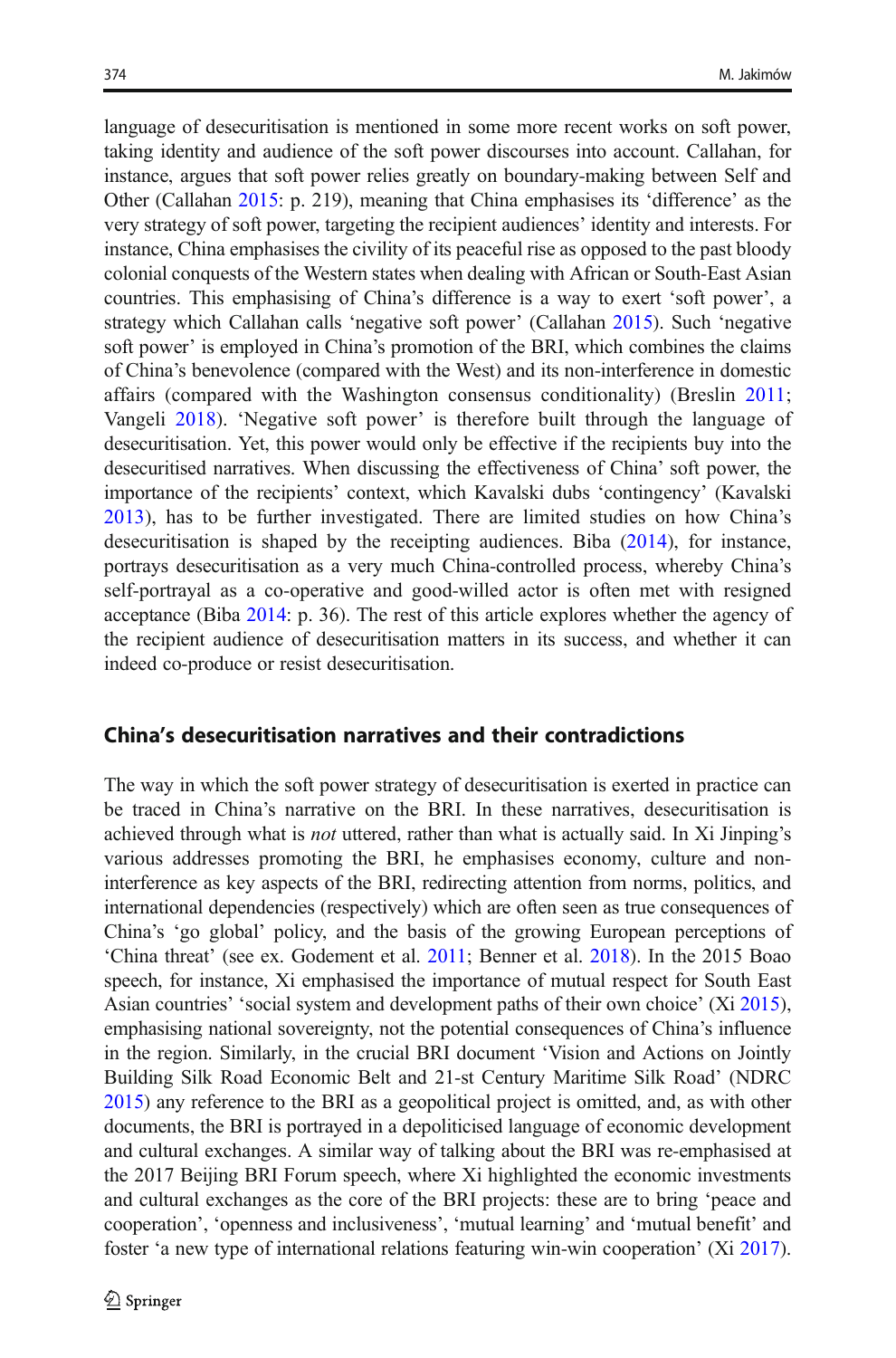Implicitly by 'new' Xi means here 'less aggressive' than the former Western forms of globalisation. Here, desecuritisation is achieved by presenting China's engagement as focused on economic projects or cultural exchanges, and adhering to the principle of non-interference, clearly contrasting it with the political or normative influence characterising 'Western' globalisation project.

In the context of Chinese investments in Europe, China has effectively created a narrative of China as 'rescuer' and its investments as 'reviving' Europe: a narrative that since the Greek debt crisis and the south European austerity programmes are gaining traction in the EU's periphery (Zhang and Trigkas 2015; Shi 2014). In this context, the BRI has similarly been portrayed in a desecuritised, Europe-friendly way: as helping to revive Europe economically and preserve its unity because the economic investments can ease internal tensions between the EU's core and periphery (MOFA 2015). Chinese leaders have long and vocally supported EU's unity, stability and prosperity, a commitment recently re-emphasised by the Chinese Foreign Affairs Minister Wang Yi (Xinhua 2017). The view that Europe's collapse or the rise of populism and nationalism are detrimental to China's interests is also shared by Chinese academics and pundits (ex. Liu and Chen 2017).

The Chinese official government-level approach towards the particular grouping of 16 CEE countries builds on these desecuritised narratives of the BRI. In his 2017 16+1 summit speech, the Chinese premier Li Keqiang emphasised the place of 16+1 platform not as a competition undermining the EU institutions, but rather as a 'stability response' to the 'uncertainty of international situation' and 'an important component and beneficial complement to the China-Europe relations' (Li 2017). This language is clearly aimed at addressing the growing securitisation of 16+1 among the core European states. Similarly, president Xi Jinping has now made it a tradition to produce op-eds directed at a wider public prior to his official visits to the CEE countries. In these op-eds, Xi emphasises the close cultural exchanges and admiration for national developments and heroic achievements of the CEE countries, buttressing nationalistic feelings (ex. Xi 2016). These op-eds and speeches, emphasising cultural and historic achievements and economic pragmatism as the foundation of mutual relations, are clearly aimed at creating a friendly and benign portrayal of China and its intentions, and desecuritising it in the eyes of the wider public and politicians alike by strengthening national sentiments and addressing the post-colonial insecurities of newly independent states.

Yet, while most academic and think tank publications from China tend to maintain a similar, desecuritised view of the BRI implementation in Europe, they expand on the meaning of many official statements and policies revealing inconsistencies in China's desecuritised vision of the BRI. Similarly to the official approach, they emphasise how China's engagement in CEE is improving EU-China relations and helping EU's unity (Jia 2013; Liu 2014; Long 2014). The engagement with the CEE regional institutionbuilding through the 16+1 platform is presented not as a competition to the EU, but as a necessity, given the region's diversity and internal divisions (Xu 2013; Long 2016). However, at the same time, Chinese authors treat the CEE region as somehow separate from the EU: as a post-colonial space suspended between Russia and the EU, manipulated by Western media, and only recently 'Westernised' (Liu 2014; Long 2014). In this context, the core EU countries' reactions to China's engagement in CEE are seen as 'envious and alarmist' (caiji jingti) and dictated by their desire to control the region (Long 2014). A different choice of political and economic path of development to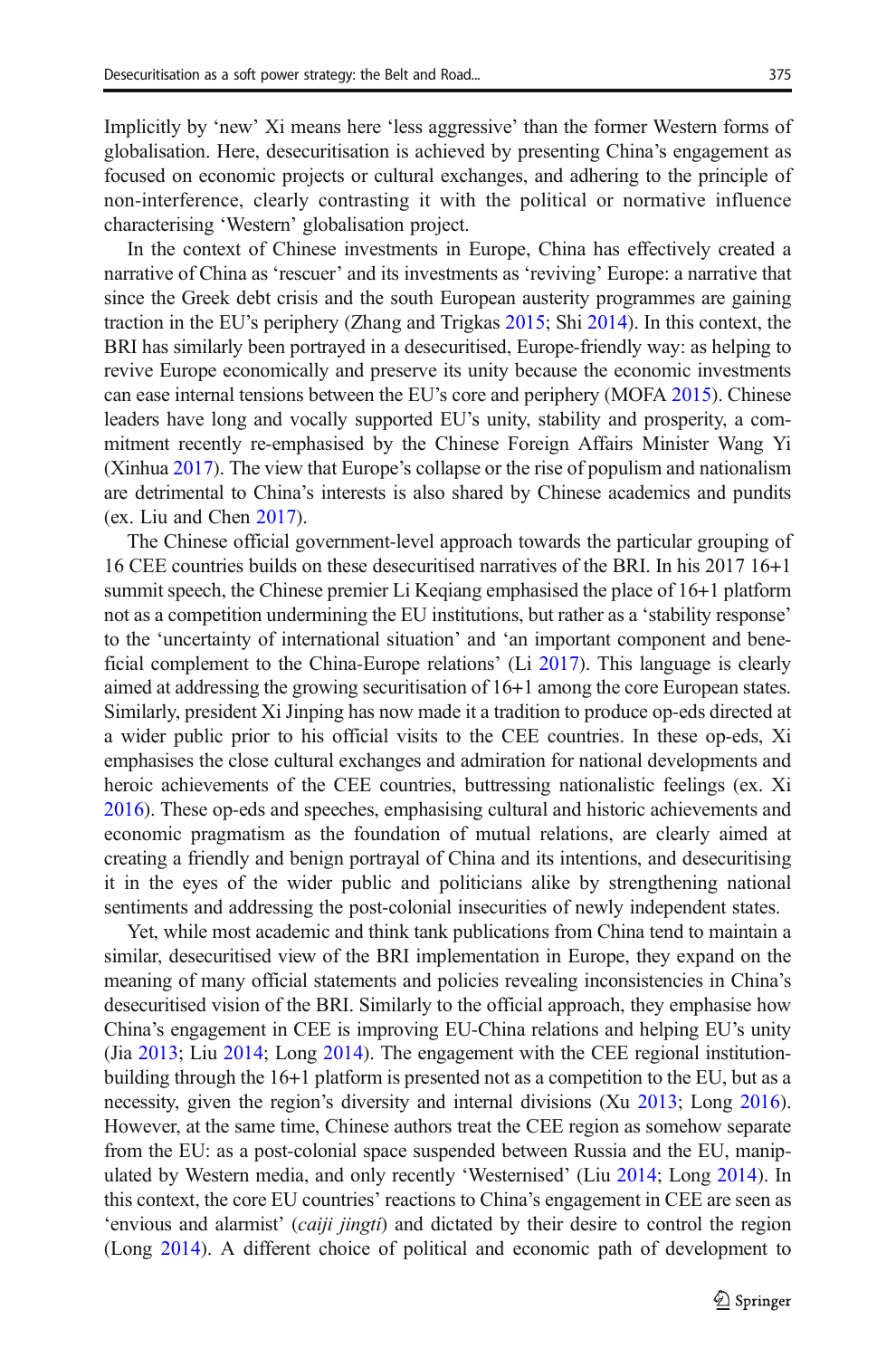China after 1989 is also interpreted as a consequence of the Western hegemony, rather than a sovereign, domestic choice.<sup>5</sup> This adoption of such Brussels' dictum led CEE countries to erroneously treat 'human rights as more important than sovereignty' (renquan gaoyu zhuquan) in their domestic politics and approach towards China (Long 2014). Finally, while the academic and think tank publications stick to the official line and treat China-CEE relations as economically-motivated and pragmatic (Xu 2013), they recognise them primarily as 'testing grounds' (shiyantian) for Chinese products and strategies before entering Western European markets (Liu 2014; Long 2016). This makes the CEE a crucial battlefield for improving China's image and building its soft power, as the successful implementation of the BRI projects can change the EU's 'over-sensitive and biased' (mingan he pianmian) perception of China (Xu 2013). This approach reveals the recognition of the importance of CEE in the deployment of China's soft power by exploitation of the EU's core-periphery differences, rather than by contributing to its unity.

The recognition of the region as a key target area for the deployment of China's soft power is particularly visible when the views on China's engagement in the region are compared over the period prior to and after 2015. After 2015, in the context of rising populism, refugee crisis and Brexit in Europe, seen as emblematic of a growing European fragmentation and re-nationalisation, the publications indicate a growing assertiveness of China via-a-vis Brussels in its dealings with the region, as well as a clearer normative drive behind the engagement. Following these developments, China's relationship with the region is undergoing 'an epic shift', based on the new China's 'two-legged policy' (liangtiaotui), which relies on increasing the bilateral relations with particular states, rather than continuing to deal with the 16+1 region through the framework of EU-China relations (Liu and Golik 2016: p. 118). In this context, the EU is increasingly perceived as an unfriendly force: it is seen to be piling 'hidden obstacles' in a 'Cold War' fashion to regional cooperation with China, such as control of public debt and financial deficit of the CEE member states, preventing China from purchasing their debt bonds (Long 2016: p. 9). CEE once again is understood as a post-colonial space, but now, the academics praise the growing assertiveness of the countries such as Serbia or Poland towards Brussels. They note that these countries are increasing their engagement with non-EU countries, such as China, as a consequence of 'grabbing space for autonomy' from the EU (Long 2016: p. 9; Liu 2016). While these authors see European fragmentation as potentially detrimental to the BRI project in the EU, because it can lead to increased protectionism of domestic markets (Liu and Chen 2017: p. 30), China can turn this situation to its advantage: the political fragmentation and populist turmoil in Europe can create space for China to 'transmit its core values' (chuanbo Zhongguo kexinjiazhiguan), by 'realising China's way' (tixian Zhongguo daolu) and attracting countries by 'showcasing the superiority of the Chinese system' (Zhongguo zhidu youyuexing) as opposed to the 'bad West's' (Xifang bu liang) neoliberal values which in the era of populism have been turned 'upside down' (Liu and Chen 2017: p. 35). The way to counter the 'negative narratives on China' coming from the EU and US in the region is by creating think tanks and people-to-people exchanges in order to divert the public opinion in CEE into a more 'objective and just'

<sup>5</sup> For more details, also see another analysis of Chinese think-tanks by Kaczmarski and Jakóbowski 2015.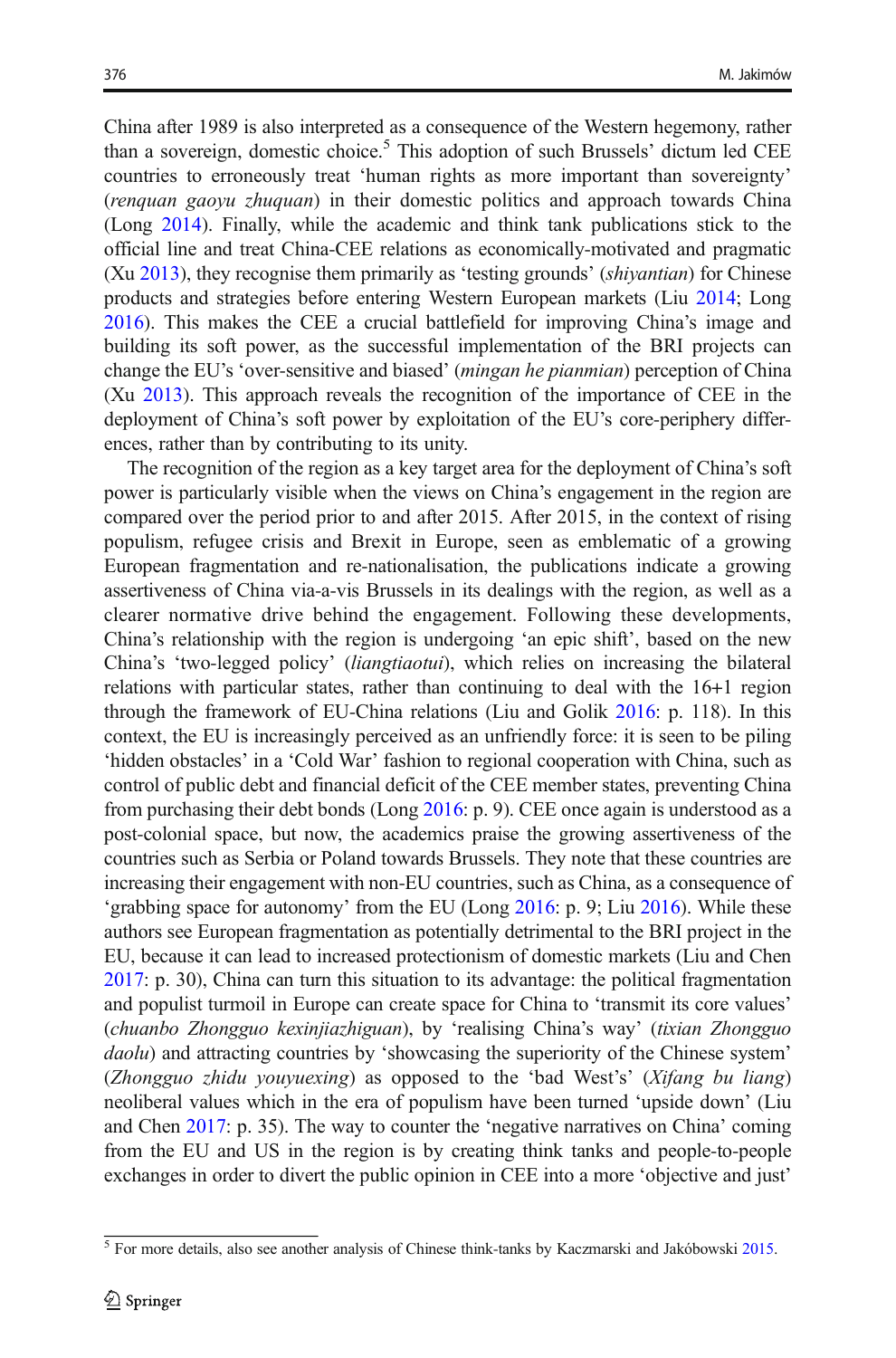direction (keguan gongzhen de fangxiang) (Long 2016: p. 10): that of desecuritised China image.

The above Chinese perspectives of the region tell us much not only about the inconsistencies in the desecuritised portrayal of the BRI and the use of such image as a soft power tool, but also about how China engages with and co-produces regional dynamics for its own ends. While the official narratives desecuritise China's BRI presence in CEE by portraying it as Europe-friendly, and mainly centred on economic and cultural exchanges, the academic publications reveal that China's objectives behind its engagement with the region are deeply strategic, if not normative, and in order to meet these objectives China aims to increase its soft power in the region. This, as the analysis has shown, is best achieved through desecuritisation narratives. In its deployment of these narratives, China learns from the context of the countries which are to participate in the BRI, and adapts its strategies and language accordingly to that context. Here, China employs the negative soft power strategy achieved through counter-securitisation of Western Europe. This strategy invokes, what I call, a community of 'shared disenchantment' (rather than 'shared destiny'), which builds on decadeslong Third World alignment rhetoric of sharing in other countries postcolonial struggles (Van Ness 1995: p. 195; Kowalski 2017). In this rhetoric China portrays itself as a friend in a struggle against the common enemy encroaching on vulnerable countries' sovereignty. The language emphasising economy (rather than politics), culture (rather than norms), and sovereignty (rather than supranational commitments), alongside such negative soft power counter-securitisation serves to desecuritise China and achieve a successful soft power engagement.

### Central-Eastern Europe: co-producing China's desecuritisation

The 16+1 platform was established shortly before the BRI was first announced in order to assist with the implementation of the project in the CEE. This process started with the establishment of various direct train links between China and the region and the promise of Chinese investments in infrastructure projects. In comparison to the rest of EU, in years 2010–15 the CEE countries were in receipt of only about 5.78% of China's Foreign Direct Investments to the EU (Pepe 2017: p. 5) and the regional governments have hoped that the 16+1 platform would help to attract such investments, redress the trade imbalance, and help the CEE companies enter the Chinese market. However, these expectations have still not materialised (Matura 2019). Moreover, instead of decreasing the 'China threat' perception in Western Europe, 16+1 became a source of increasing insecurity about China's intentions among the 'core' EU states. Yet, despite such reluctance towards the project and the limited tangible outcomes of the BRI investments in the region so far, the CEE governments have gladly embraced and echoed the upbeat and desecuritised narrative of Chinese engagement in the region. The question is therefore why these countries not only succumb to China's desecuritised portrayal of the BRI, but also actively co-produce it? To what degree is this a result of the deliberate China's soft power strategy in the region, as described in the previous section, and to what extent a result of the CEE states' own agency?

The main discursive tool of promoting the BRI is encapsulated in the language of desecuritisation as presented in the previous section. The CEE governments keenly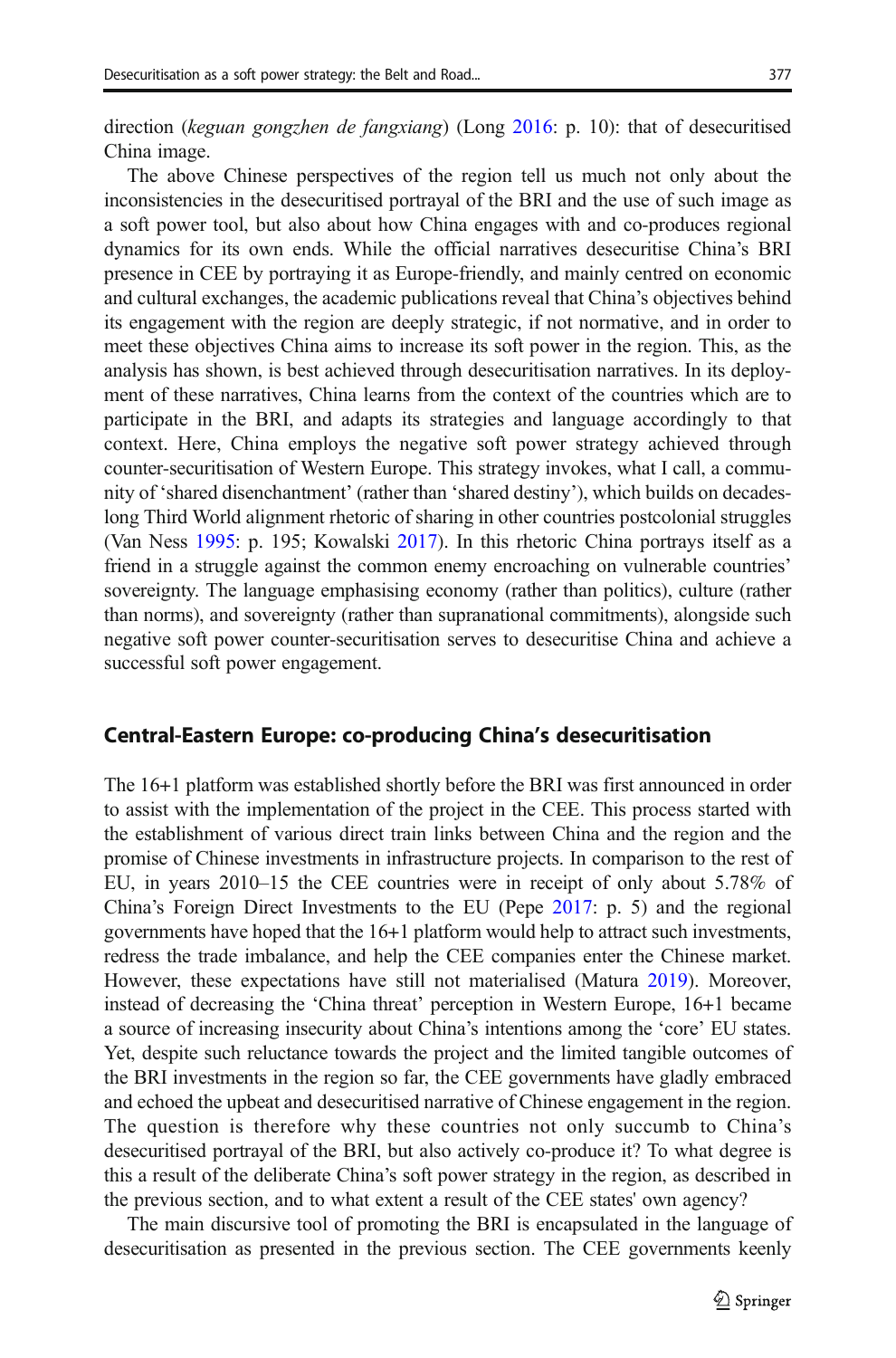adopt this exact language. The 2018 National Endowment for Democracy report reveals that high-profile politicians from Czech Republic (such as Milos Zeman and Bohuslav Sobotka), Hungary (Peter Szijjarto and Victor Orban) and Slovakia (Ivan Gasparovic and Robert Fico) have spoken overwhelmingly positively on China, and that this attitude coincided with the inception of the BRI (Karásková et al. 2018). The CEE politicians echo China's narratives by focusing on economic growth (while ignoring political consequences) that would come with investments and infrastructure projects, present the BRI projects as important for the CEE states' own modernisation, and emphasise 'cultural and scientific exchanges' which account for the 'humanism' of China-CEE relations (see Karásková et al. 2018; Kancelaria Prezydenta 2015; Radio Televizija Srbije 2017). As such language becomes 'a new common sense', it justifies the prioritisation of economy, cultural specificity and national sovereignty over common EU norms, such as those regarding human rights and democratic accountability. By doing so, the governments are actively co-producing China's soft power strategy of desecuritisation, allowing new normative and ideational influences.

But this desecuritisation is only possible, because it is conflated with the governments' own political aims. This is particularly visible in the case of the recent retreat from the EU's common approach to human rights in China. Some CEE governments, particularly the V4 states, have either blocked statements criticising China in EU meetings (Reuters 2017) or have on numerous occasions been vocal on the need to withdraw from 'criticising China over its human rights record'. In 2016 interview for the Chinese CCTV station, Czech president Milos Zeman reflected on his country's past approach to human rights in China, which had been one of the most critical in the EU (Fox and Godement 2009: p. 5), as a result of the former government's submissiveness 'to the pressure from the US and EU', and therefore erroneous. He then contrasted it with the transformed attitude of the new Czech administration: 'Now we are again an independent country, and we formulate a foreign policy which is based on our own national interest [and] we do not interfere with the internal affairs of any other country' (Zeman quoted in CCTV 2016). Likewise, in the 2016 'China-CEE Political Parties Dialogue' speech, Hungary's prime minister Victor Orban referred to China's engagement in the CEE as one of 'mutual respect' and 'mutual learning', which as he emphasised was quite unlike the 'Western way of thinking', which 'expects other regions of the world to embrace its international doctrines' because it thinks that it 'represents a superior ideal and culture'. In contrast, 'Hungarian people' believe that 'each house has its own customs, (…) each nation its own character, and that this is embodied in specific and unique political systems' and this is the spirit with which 'we look upon the Chinese political system' (Orban 2016). Similarly, in 2016 during the Parliamentary-established Day of Asia-Pacific, Polish foreign affairs vice-minister Jan Parys rejected the right of the Western states to criticise human rights issues in China: a declaration that was praised by the Chinese diplomats present at the meeting as an example of 'non-interference in the internal Chinese affairs' (Parys quoted in Tok FM 2016). The changing attitudes towards the Dalai Lama visits to the region, with countries withdrawing from meeting the Dalai Lama since the establishment of 16+1 platform<sup>6</sup> are also an extension of this new attitude towards human rights. The above cases highlight that while economic favours from China are certainly a motivation here,

 $6$  For examples and details see for instance Sebok  $2016$  and Kaczmarski et al.  $2015$ .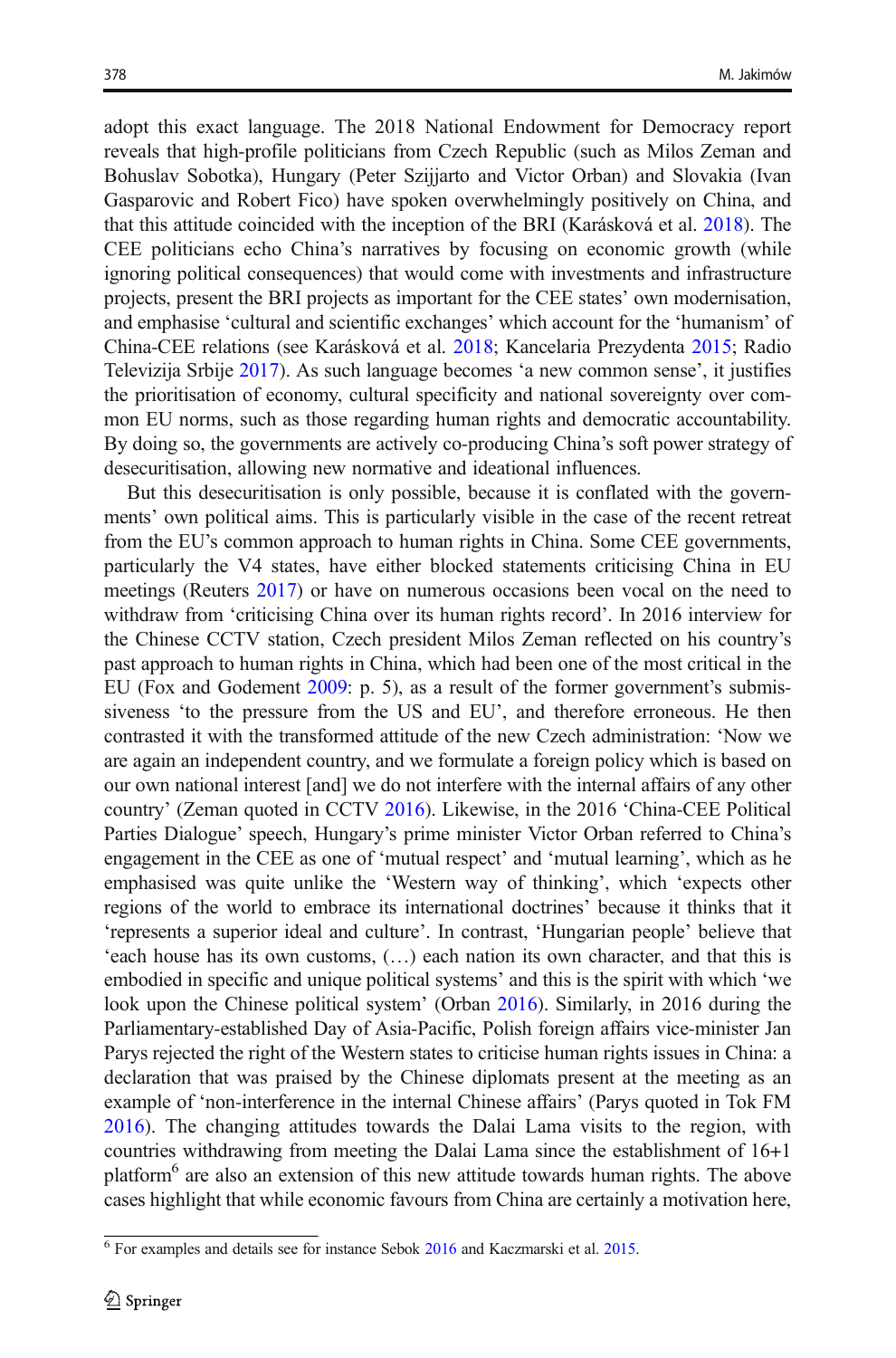the countries are also keen to tie the desecuritised 'non-interference' approach to their own political aims of boosting domestic popularity by employing the language of nationalism and emancipation from Brussels.

This attitude is not reserved to the issues concerning EU's common policy towards human rights only; it also targets EU's common trade policy. In 2016, Hungary supported recognition of China as Market Economy, despite the EU's decision not to grant China that status. This was announced by the Hungarian trade minister Peter Szijjarto in the following words:

We think that China must be provided with the "Market Economy" status. (…) We understand European countries are eager to build economic and trade cooperation with China. (…) And this cooperation must be built on mutual respect and mutual trust. (Szijjarto quoted in Wu 2016)

Here, Hungary speaks out against common EU policy by directly employing the Chinese desecuritised language of the BRI promotion: that of 'mutual respect' and 'mutual trust'.

The adoption of the language of desecuritisation can result in a normative influence in the region, as it helps to replace the previously coveted values of liberal democracy and human rights with China-promoted norms of state sovereignty, economic pragmatism and even authoritarianism, as it forces the countries to revaluate the past ideological differences over the legacy of Communism and even to question their post-1989 choice of liberal democracy. Some governments claim that Chinese communism should not be criticised because it is 'of a different type'. In October 2016, during the previously mentioned Parliamentary-established Day of Asia-Pacific, Polish viceminister of foreign affairs, Jan Parys, announced China as a formally 'post-communist' country. According to him, this is because 'Chinese government has dealt with Communism more decisively than [we did] in Poland. Some communist leaders [in China] actually lost their lives' (Parys, quoted in Tok FM 2016). In order to justify its cosy relationship with the world's foremost communist state to its domestic audience, the Law and Justice government is quick to justify such announcements by turning its criticism to the Western states: Jan Parys bashed Western countries for the feeling of superiority of liberalism and free market economy, which Poland 'does not wish to partake in' (Parys, quoted in Tok FM 2016). Hungarian prime minister goes even further in its reappraisal of Chinese communism, questioning his country's own choice of liberal democracy. In the 2014 Victor Orban's speech at the XXV. Bálványos Free Summer University and Youth Camp in Hungary, he contrasted China's development model (alongside that of Russia and other authoritarian states), as an alternative choice for Hungary:

Today, the stars of international analyses are Singapore, China, India, Turkey, Russia. And I believe that our political community rightly anticipated this challenge. (…) We are searching for (and we are doing our best to find ways of parting with Western European dogmas, making ourselves independent from them) the form of organizing a community, that is capable of making us competitive in this great world-race. (…) In order to be able to do this (…), we needed to courageously state (…) that a democracy is not necessarily liberal. Just because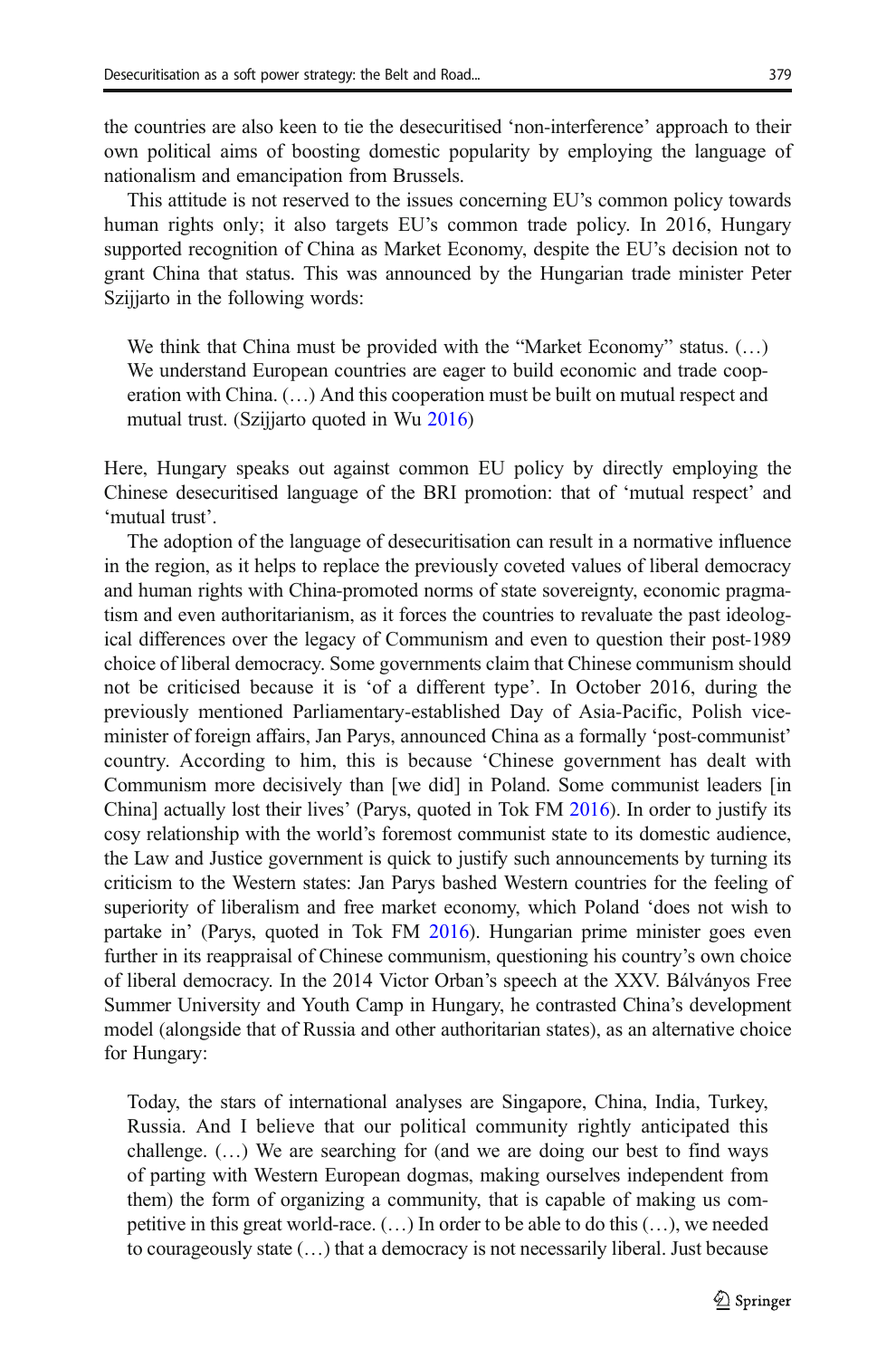something is not liberal, it still can be a democracy. Moreover, it could be and needed to be expressed, that probably societies founded upon the principle of the liberal way to organize a state will not be able to sustain their worldcompetitiveness in the following years, and more likely they will suffer a setback, unless they will be able to substantially reform themselves (Orban 2014).

These words come from a man who in 1980s led Hungarian opposition in their fight against the Communist regime. Clearly, as is the case with Poland, China is presented as an alternative to the Western political model, and the appraisal of Chinese version of communism is aimed at criticising the EU's Western member-states, therefore it adopts and relies on China's 'negative soft power' strategy for the domestic political ends of the regional governments.

The examples above illustrate that by adopting the China-promoted desecuritised language of the BRI as a 'new normal', some CEE countries participate actively in China's soft power strategy in the region at expense of the common EU norms. However, the key factor shaping such response is these governments' relations with Brussels and their attitudes to the EU, rather than an intrinsic attractiveness of Chinese norms. The turn towards China in the region coincided with the change in the CEE outlook towards the EU which emerged alongside the growing nationalist and populist forces in the region. Indeed, prior to the right-wing populist takeover in 2015 and 2013 respectively, Poland and Czech Republic were listed among 'assertive industrialist' countries in the 16+1 group, that is countries sceptical of China's investments (Fox and Godement 2009), with largely negative image of China and working towards a joint EU policy towards China (Song 2013). At the time, China did not succeed in spreading its 'charm offensive' and boosting its soft power strategies in the region, as the CEE populations continued to see China as the Communist 'Other' who did not follow liberal principles (Song 2013: p. 12). Yet, these countries governments' position changed dramatically with the ascent of populist politicians to power, who used their anti-EU and pro-China sentiment in their nationalistic rhetoric, which boosted China's soft power strategy in the region in new ways.

The transformation of China image in the region shows that the soft power strategy of desecuritisation is a co-produced process, as it can only effectively work when it falls on a fertile ground. In the case of CEE-China relations, this fertile ground is their shared anti-Brussel sentiments (or the 'community of shared disenchantment'), which then enables the adoption of desecuritisation not because desecuritisation is necessarily convincing—as we have seen it is full of contradiction—but mostly because it helps the local governments to assert themselves against Brussels. This is often achieved through the deemphasising of security matters in relations with China, and these countries' acceptance of the Chinese vision of BRI as non-threatening and depoliticised. China is seen as an ally in the growing anti-EU sentiments in the region (as seen in the case of the V4 countries) or as an alternative source of investments boosting the non-EU Balkan states' negotiating position with regard to the EU accession. 'China model', in this context, is not a Chinese export which is intended to subjugate and colonise, as some observers fear (Bryant and Chou 2016), but rather as an effective way for the regional nationalist governments to rely on the example of economic success of China to justify their own grab on power to their constituencies. In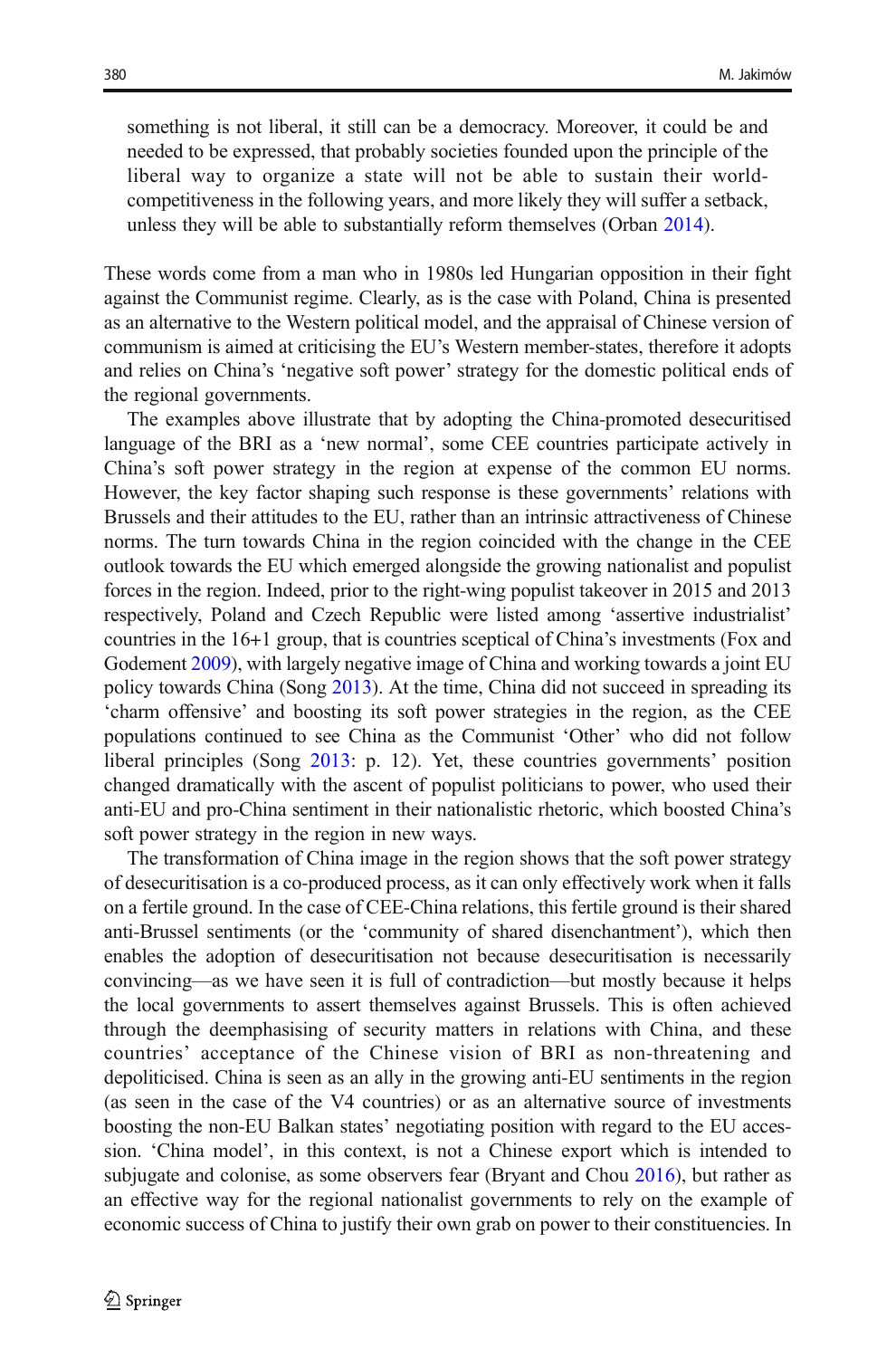that sense, China becomes the tool in 16+1 domestic squabbles as much 16+1 is a tool in China's soft power policy.

### Responding to the desecuritisation/resecuritisation dynamic

This article explored the role of the desecuritisation of the BRI as China's soft power strategy and the consequences of its deployment in the European periphery of CEE. The desecuritisation narratives use linguistic tools of emphasising economics over norms (i.e. 'pragmatic cooperation'), culture over politics (i.e. 'each nation has its own characteristic'), and sovereignty over supranational commitments (i.e. 'mutual respect' and 'non-interference in domestic political affairs') as the foundation of the BRI. Moreover, China spreads its concept of the BRI in a negative sense, by contrasting the lack of political conditionality of its economic investments abroad with the Washington (and Brussels) consensus model. The emphasis on economics, culture and sovereignty combined with negative language builds its soft power strategy of desecuritisation. By exploring the deployment, adoption and co-production of these narratives in CEE, this article pointed out the political consequences of China's soft power engagement in the region. Such co-production of China's soft power strategy of desecuritisation is possible because of China's careful engagement with regional dynamics and historical legacies, but also the particular interests of recipient states. In line with the words of Xi Jinping, who compared China's BRI expansion to 'peaches and plums, [which] do not speak, but they are so attractive that a path is formed below the trees' (Xi 2017), through its promises of economic investments and continuous promotion of its norms in the desecuritised language, China seeks to create a receptive environment for its growing economic and political presence.

It is important to mention that while this article focused on the case of the CEE region, there are similar tendencies of adopting China's desecuritised language and institutions all across peripheral Europe. For instance, the undersecretary of Economic Development of the 2018-elected right-wing Italian government has been vocally supportive of introducing some solutions of the 'China model' of governance in Italy, such as similar public security governance solutions and 'Chinese approach to migration management' (Geraci 2018). Greece has been one of the most vocal defenders of China in the EU; it refrained from signing a joint EU Human Right Declaration in 2017, the first such failure in the EU history. Therefore, the process is not necessarily limited to the 16+1 platform, and should be viewed in a wider context of core-periphery relations in Europe. It is necessary to remember that while China's engagement might spur sub-regional fragmentation, the divisions in Europe are exploited rather than created by China.

The key theoretical finding of the research is that securitisation and desecuritisation should not be seen as positive or negative phenomena respectively. Both serve political purposes, and should be seen in that light, especially when they are portrayed as apolitical. Indeed, both seem to be contingent on one another. If the desecuritisation is so keenly adopted and co-produced solely for pragmatic reasons, how stable and successful can it be in a long-term? The recent debate in CSS indicates that desecuritisation is usually followed by resecuritisation (Floyd 2015: p. 137), or even that desecuritisation can never really happen, because the production of national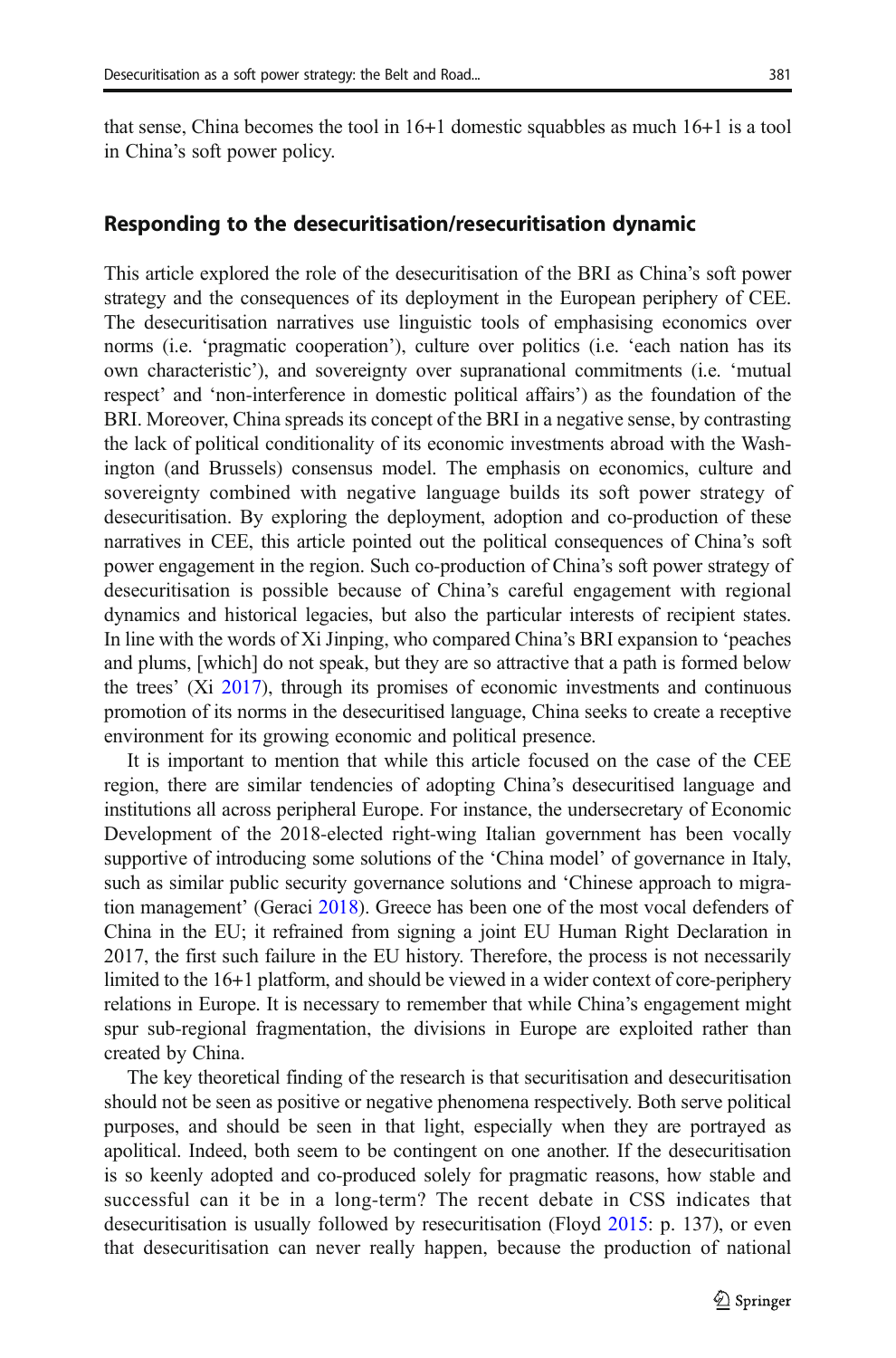identity perpetually requires 'insecurity and the designation of issues and actors as threats to the state' (Behnke 2006: p. 65). Bringing on desecuritisation through speech acts, which are intended to render an issue in non-security terms, is futile: if desecuritisation can be achieved at all, it is through non-speaking of the issue, that is, allowing for its importance and presence to wither away (Behnke 2006: p. 65). Clearly, Behnke's discussion of the futility of desecuritisation resonates well with the case of both Poland and Czech Republic, as they are quick to resecuritise China once the overriding security concerns, such as the need for the US military protection against  $\cdot$ closer threats', such as Russia, are perceived.<sup>7</sup> This propensity to resecuritise also shows that the intended effects of desecuritisation are highly contingent on the stability of the co-production process. Institution-building seems necessary to 'fix' the desecuritisation; therefore, deepening of the current institution-building (such as 16+ 1) might go a long way in creating a truly advantageous perception of China in the region. Yet, in order to avoid the securitisation of such institutions, the EU as a whole must be more actively engaged in the process.

Acknowledgements The author wishes to thank Dragan Pavlićević and John Williams and the three anonymous reviewers for their most insightful comments on the drafts of this paper as well as the participants and audience of the EU-China panel on Central Eastern Europe in 2017 UACES conference in Krakow for their thoughtful remarks, which contributed to the paper's subsequent development.

Open Access This article is distributed under the terms of the Creative Commons Attribution 4.0 International License (http://creativecommons.org/licenses/by/4.0/), which permits unrestricted use, distribution, and reproduction in any medium, provided you give appropriate credit to the original author(s) and the source, provide a link to the Creative Commons license, and indicate if changes were made.

## References

- Aradau C (2004) Security and democratic scene: desecuritization and emancipation. J Int Relat Dev 7(4):388– 413
- Bachulska A, Turcsányi R (2019) Behind the Huawei backlash in Poland and the Czech Republic, The Diplomat, 06 February 2019, Available online: [https://thediplomat.com/2019/02/behind-the-huawei](https://thediplomat.com/2019/02/behind-the-huawei-backlash-in-poland-and-the-czech-republic/?fbclid=IwAR3CacEd5iwOPK12cthr_OElXNaCHmgRRHyfG7CfPoQCyUhuDkl6PrvQAp0)[backlash-in-poland-and-the-czech-republic/?fbclid=IwAR3CacEd5iwOPK12cthr\\_](https://thediplomat.com/2019/02/behind-the-huawei-backlash-in-poland-and-the-czech-republic/?fbclid=IwAR3CacEd5iwOPK12cthr_OElXNaCHmgRRHyfG7CfPoQCyUhuDkl6PrvQAp0) [OElXNaCHmgRRHyfG7CfPoQCyUhuDkl6PrvQAp0](https://thediplomat.com/2019/02/behind-the-huawei-backlash-in-poland-and-the-czech-republic/?fbclid=IwAR3CacEd5iwOPK12cthr_OElXNaCHmgRRHyfG7CfPoQCyUhuDkl6PrvQAp0)
- Behnke A (2006) No way out: desecuritization, emancipation and the eternal return of the political. A reply to Aradau. J Int Relat Dev 9(1):62–69
- Benner T, et al (2018) Authoritarian advance. Responding to China's growing political influence in Europe. Global Public Policy Institute Report, Available online: [https://www.merics.org/sites/default/files/2018-](https://www.merics.org/sites/default/files/2018-02/GPPi_MERICS_Authoritarian_Advance_2018_1.pdf) [02/GPPi\\_MERICS\\_Authoritarian\\_Advance\\_2018\\_1.p](https://www.merics.org/sites/default/files/2018-02/GPPi_MERICS_Authoritarian_Advance_2018_1.pdf)df. Accessed 30 Nov 2018
- Biba S (2014) Desecuritization in China's behavior towards its transboundary rivers: the Mekong River, the Brahmaputra River, and the Irtysh and Ili Rivers. J Contemp China 23(85):21–43
- Bourbeau P, Vuori J (2015) Security, resilience and desecuritization: multidirectional moves and dynamic. Crit Stud Secur 3(3):253–268
- Breslin S (2011) The 'China model' and the global crisis: from Friedrich List to a Chinese mode of governance? Int Aff 87(6):1323–1343

 $\frac{7}{7}$  Poland has recently joined the international securitised response to Huawei by arresting the country's director of the company on the charges of espionage. Similarly, Ye Jianming, the director of CEFC, a privately-owned company, appointed the advisor to Czech president back in 2015, was arrested in 2018 on corruption charges in China, prompting a much more cautious approach to Chinese investments in the country (Bachulska and Turcsányi 2019).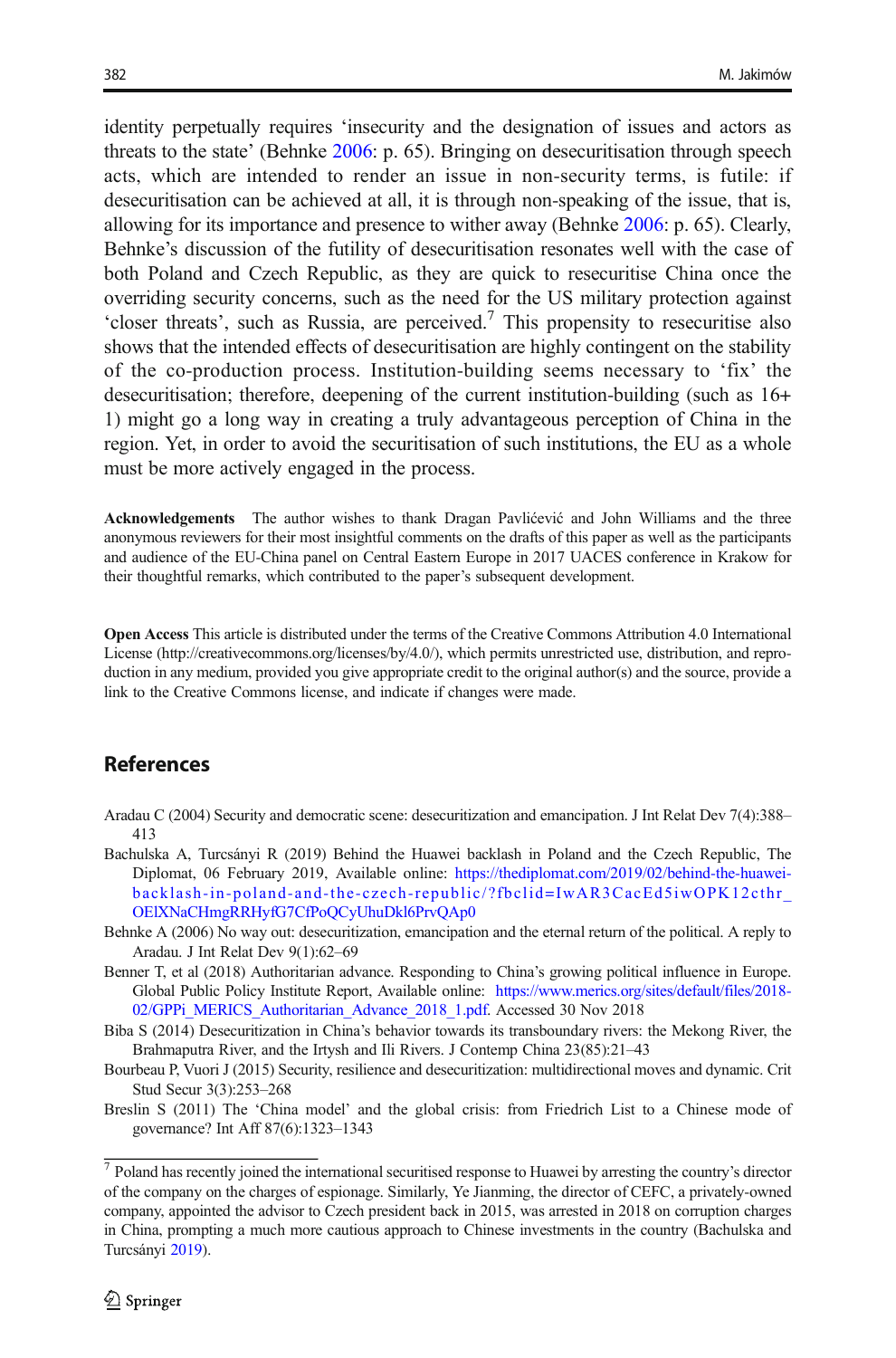- 
- Bryant O, Chou M (2016) China's new Silk Road. Autocracy promotion in the new Asian order? Democratic Theory 3(2):114–124

Buzan B, Waever O, de Wilde J (1998) Security: a new framework of analysis. Lynne Reiner, Boulder

- Callahan W (2015) Identity and security in China: the negative soft power of the China dream. Politics 35(3– 4):216–229
- Callahan W (2016) China's "Asian Dream": the Belt and Road Initiative and the new regional order. Asian J Comp Polit 1(3):226–243
- CCTV (2016) Czech President Milos Zeman on China-Czech ties, CCTV, 27 March 2016, Available online: <http://english.cntv.cn/2016/03/27/VIDErzRMqU3S6DkYaTnLx8es160327.shtml>
- Cui S, Li J (2011) (De)securitising frontier security in China: beyond the positive and negative debate. Coop Confl 46(2):144–165
- Danner L (2014) Securitization and de-securitization in the Diaoyu/Senkaku Islands territorial dispute. J Altern Perspect Soc Sci 6(2):219–247
- EPSC (European Political Strategy Centre) (2016) Strategic note 16: engaging China at a time of transition, Available online: [https://ec.europa.eu/epsc/file/strategic-note-16-engaging-china-time-transition](https://ec.europa.eu/epsc/file/strategic-note-16-engaging-china-time-transition_en) en . Accessed 24 Nov 2017
- EUCC (European Chamber of Commerce) ([2017\) China manufacturing 2025. Putting industrial policy ahead](http://www.europeanchamber.com.cn/en/press-releases/2532/european_chamber_report_cautions_against_the_negative_aspects_of_china_manufacturing_2025) of market forces, Available online: [http://www.europeanchamber.com.cn/en/press-releases](http://www.europeanchamber.com.cn/en/press-releases/2532/european_chamber_report_cautions_against_the_negative_aspects_of_china_manufacturing_2025)/2532 /european\_chamber\_report\_cautions\_against\_the\_negative\_aspects\_of\_china\_manufacturing\_2025 . Accessed 13 Feb 2018
- Floyd R (2015) Just and unjust desecuritization. In: Balzacq T (ed) Contesting security: strategies and logics. Routledge, London
- Fox [J, Godement F \(2](https://www.ecfr.eu/page/-/ECFR12_-_A_POWER_AUDIT_OF_EU-CHINA_RELATIONS.pdf)0[09\)](https://www.ecfr.eu/page/-/ECFR12_-_A_POWER_AUDIT_OF_EU-CHINA_RELATIONS.pdf) [A](https://www.ecfr.eu/page/-/ECFR12_-_A_POWER_AUDIT_OF_EU-CHINA_RELATIONS.pdf) [power](https://www.ecfr.eu/page/-/ECFR12_-_A_POWER_AUDIT_OF_EU-CHINA_RELATIONS.pdf) [audit](https://www.ecfr.eu/page/-/ECFR12_-_A_POWER_AUDIT_OF_EU-CHINA_RELATIONS.pdf) [of](https://www.ecfr.eu/page/-/ECFR12_-_A_POWER_AUDIT_OF_EU-CHINA_RELATIONS.pdf) [China-EU](https://www.ecfr.eu/page/-/ECFR12_-_A_POWER_AUDIT_OF_EU-CHINA_RELATIONS.pdf) [relations,](https://www.ecfr.eu/page/-/ECFR12_-_A_POWER_AUDIT_OF_EU-CHINA_RELATIONS.pdf) [European](https://www.ecfr.eu/page/-/ECFR12_-_A_POWER_AUDIT_OF_EU-CHINA_RELATIONS.pdf) [Council](https://www.ecfr.eu/page/-/ECFR12_-_A_POWER_AUDIT_OF_EU-CHINA_RELATIONS.pdf) [on](https://www.ecfr.eu/page/-/ECFR12_-_A_POWER_AUDIT_OF_EU-CHINA_RELATIONS.pdf) [Foreign](https://www.ecfr.eu/page/-/ECFR12_-_A_POWER_AUDIT_OF_EU-CHINA_RELATIONS.pdf) [Relations,](https://www.ecfr.eu/page/-/ECFR12_-_A_POWER_AUDIT_OF_EU-CHINA_RELATIONS.pdf) Available online: https://www.ecfr.eu/page/-/ECFR12\_-\_A\_POWER\_AUDIT\_OF\_EU-CHINA\_ RELATIONS.pdf
- Gaspers J (2016) Germany wants Europe to help shape China'[s](https://thediplomat.com/2016/12/germany-wants-europe-to-help-shape-chinas-belt-and-road-initiative/) [Belt](https://thediplomat.com/2016/12/germany-wants-europe-to-help-shape-chinas-belt-and-road-initiative/) [and](https://thediplomat.com/2016/12/germany-wants-europe-to-help-shape-chinas-belt-and-road-initiative/) [Road](https://thediplomat.com/2016/12/germany-wants-europe-to-help-shape-chinas-belt-and-road-initiative/) [Initiative,](https://thediplomat.com/2016/12/germany-wants-europe-to-help-shape-chinas-belt-and-road-initiative/) [The](https://thediplomat.com/2016/12/germany-wants-europe-to-help-shape-chinas-belt-and-road-initiative/) [Diplomat,](https://thediplomat.com/2016/12/germany-wants-europe-to-help-shape-chinas-belt-and-road-initiative/) [Published](https://thediplomat.com/2016/12/germany-wants-europe-to-help-shape-chinas-belt-and-road-initiative/) [on](https://thediplomat.com/2016/12/germany-wants-europe-to-help-shape-chinas-belt-and-road-initiative/) [17](https://thediplomat.com/2016/12/germany-wants-europe-to-help-shape-chinas-belt-and-road-initiative/) [December](https://thediplomat.com/2016/12/germany-wants-europe-to-help-shape-chinas-belt-and-road-initiative/) [2016,](https://thediplomat.com/2016/12/germany-wants-europe-to-help-shape-chinas-belt-and-road-initiative/) [Available](https://thediplomat.com/2016/12/germany-wants-europe-to-help-shape-chinas-belt-and-road-initiative/) [a](https://thediplomat.com/2016/12/germany-wants-europe-to-help-shape-chinas-belt-and-road-initiative/)t: https://thediplomat.com/2016/12/germany-wants-europeto-help-shape-chinas-belt-and-road-initiative/ . Accessed 20 Nov 2017
- Ger[aci](http://www.beppegrillo.it/la-cina-e-il-governo-del-cambiamento/) [M](http://www.beppegrillo.it/la-cina-e-il-governo-del-cambiamento/) [\(2018\)](http://www.beppegrillo.it/la-cina-e-il-governo-del-cambiamento/) [China](http://www.beppegrillo.it/la-cina-e-il-governo-del-cambiamento/) [and](http://www.beppegrillo.it/la-cina-e-il-governo-del-cambiamento/) [the](http://www.beppegrillo.it/la-cina-e-il-governo-del-cambiamento/) [government](http://www.beppegrillo.it/la-cina-e-il-governo-del-cambiamento/) [of](http://www.beppegrillo.it/la-cina-e-il-governo-del-cambiamento/) [change,](http://www.beppegrillo.it/la-cina-e-il-governo-del-cambiamento/) [Beppegrillo](http://www.beppegrillo.it/la-cina-e-il-governo-del-cambiamento/), 11 June 2018, (in Italian), available at: http://www.beppegrillo.it/la-cina-e-il-governo-del-cambiamento/
- Godement [F,](http://www.ecfr.eu/page/-/ECFR37_Scramble_For_Europe_AW_v4.pdf) [et](http://www.ecfr.eu/page/-/ECFR37_Scramble_For_Europe_AW_v4.pdf) [al](http://www.ecfr.eu/page/-/ECFR37_Scramble_For_Europe_AW_v4.pdf) [\(2011\)](http://www.ecfr.eu/page/-/ECFR37_Scramble_For_Europe_AW_v4.pdf) [The](http://www.ecfr.eu/page/-/ECFR37_Scramble_For_Europe_AW_v4.pdf) [scramble](http://www.ecfr.eu/page/-/ECFR37_Scramble_For_Europe_AW_v4.pdf) [for](http://www.ecfr.eu/page/-/ECFR37_Scramble_For_Europe_AW_v4.pdf) [Europe,](http://www.ecfr.eu/page/-/ECFR37_Scramble_For_Europe_AW_v4.pdf) [European](http://www.ecfr.eu/page/-/ECFR37_Scramble_For_Europe_AW_v4.pdf) [Council](http://www.ecfr.eu/page/-/ECFR37_Scramble_For_Europe_AW_v4.pdf) [on](http://www.ecfr.eu/page/-/ECFR37_Scramble_For_Europe_AW_v4.pdf) [Foreign](http://www.ecfr.eu/page/-/ECFR37_Scramble_For_Europe_AW_v4.pdf) [R](http://www.ecfr.eu/page/-/ECFR37_Scramble_For_Europe_AW_v4.pdf)elations report, Available online: [http://www.ecfr.eu/page/-/ECFR37\\_Scramble\\_For\\_Europe\\_AW\\_v](https://www.politico.eu/article/europes-new-eastern-bloc-china-economy-model-belt-road-initiative/)4.p[df.](https://www.politico.eu/article/europes-new-eastern-bloc-china-economy-model-belt-road-initiative/) [Accessed](https://www.politico.eu/article/europes-new-eastern-bloc-china-economy-model-belt-road-initiative/) [on](https://www.politico.eu/article/europes-new-eastern-bloc-china-economy-model-belt-road-initiative/) [15](https://www.politico.eu/article/europes-new-eastern-bloc-china-economy-model-belt-road-initiative/) December 2018
- Hala M (2018) Europe's new 'Eastern block', Politico, 13 April 2018, Available online: https://www.politico. eu/article/europes-new-eastern-bloc-china-economy-model-belt-road-initiative/. Accessed 30 Nov 2018
- Hansen L (2012) Reconstructing desecuritisation: the normative-political in the Copenhagen school and directions for how to apply it. Rev Int Stud 38:525–546
- Jeffery R (2009) Evaluating the 'China Threat': power transition theory, the successor-st[ate image and the](https://www.osw.waw.pl/sites/default/files/komentarze_166.pdf) dangers of historical analogies. Aust J Int Aff 63(2):309–324
- Jia, R (贾瑞霞[\) \(2013\) Win-win and multi-win](https://www.osw.waw.pl/sites/default/files/komentarze_166.pdf) an analysis of China-CEE trade cooperation (双赢and多赢—— 解析中国—中东欧国家经贸合作), IREECAS. Available online: http://euroasia.cass.cn/news/730287.htm . Accessed 12 Dec 2017
- Kaczmarski M, Jakóbowski J (2015) China-CEE: '16+1' [as seen from Beijing \(in Polish\) The Centre for](https://www.osw.waw.pl/en/publikacje/analyses/2015-12-02/china/central-and-eastern-europe-summit-a-new-vision-cooperation-old) [Eastern Studies 166 \(O](https://www.osw.waw.pl/en/publikacje/analyses/2015-12-02/china/central-and-eastern-europe-summit-a-new-vision-cooperation-old)środek Studiów Wschodnich), 14 April 2015, Available online: https://www.osw. waw.pl/sites/default/files/komentarze\_166.pdf
- Kaczmarski M, et al (2[015\) The China/Central and Eastern Europe summit: a new vision of cooperation, new](http://www.prezydent.pl/aktualnosci/wizyty-zagraniczne/art,33,w-niedziele-prezydent-andrzej-duda-udaje-sie-z-wizyta-do-chin.html) [instruments. The Centre for Eastern Studie](http://www.prezydent.pl/aktualnosci/wizyty-zagraniczne/art,33,w-niedziele-prezydent-andrzej-duda-udaje-sie-z-wizyta-do-chin.html)s (Ośrodek Studiów Wschodnich), 02 December 2015, Available online: https://www.osw.waw.pl/en/publikacje/analyses/2015-12-02/china/central-and-easterneurope-summit-a-new-vision-cooperation-old
- Kan[celaria Prezydenta RP \(2015\) President Andrzej Duda](https://www.amo.cz/wp-content/uploads/2018/04/AMO_central-europe-for-sale-the-politics-of-chinese-influence.pdf)'s visit to China' (in Polish), 22 November 2015, Available online: http://www.prezydent.pl/aktualnosci/wizyty-zagraniczne/art,33,w-niedziele-prezydentandrzej-duda-udaje-sie-z-wizyta-do-chin.html
- Karásková I, et al (2018) Central Europe for sale: the politics of China's influence, National Endowment for Democracy Policy Paper 03, available online: https://www.amo.cz/wp-content/uploads/2018/04/AMO\_ central-europe-for-sale-the-politics-of-chinese-influence.pdf . Accessed 5 Dec 2018
- Kavalski E (2013) The struggle for recognition of normative powers: normative power Europe and normative power [China in the context. Coop Confl 4](https://doi.org/10.22261/7R65ZH)8(2):247–267
- Kerr D (2015) China's search for normative power and the possibilities of the Asian century. In: Gaskarth J (ed) China, India and the future of [international society. Rowman & Littlefield, Lanham, pp 105](https://www.ft.com/content/16abbf2a-cf9b-11e7-9dbb-291a884dd8c6)–128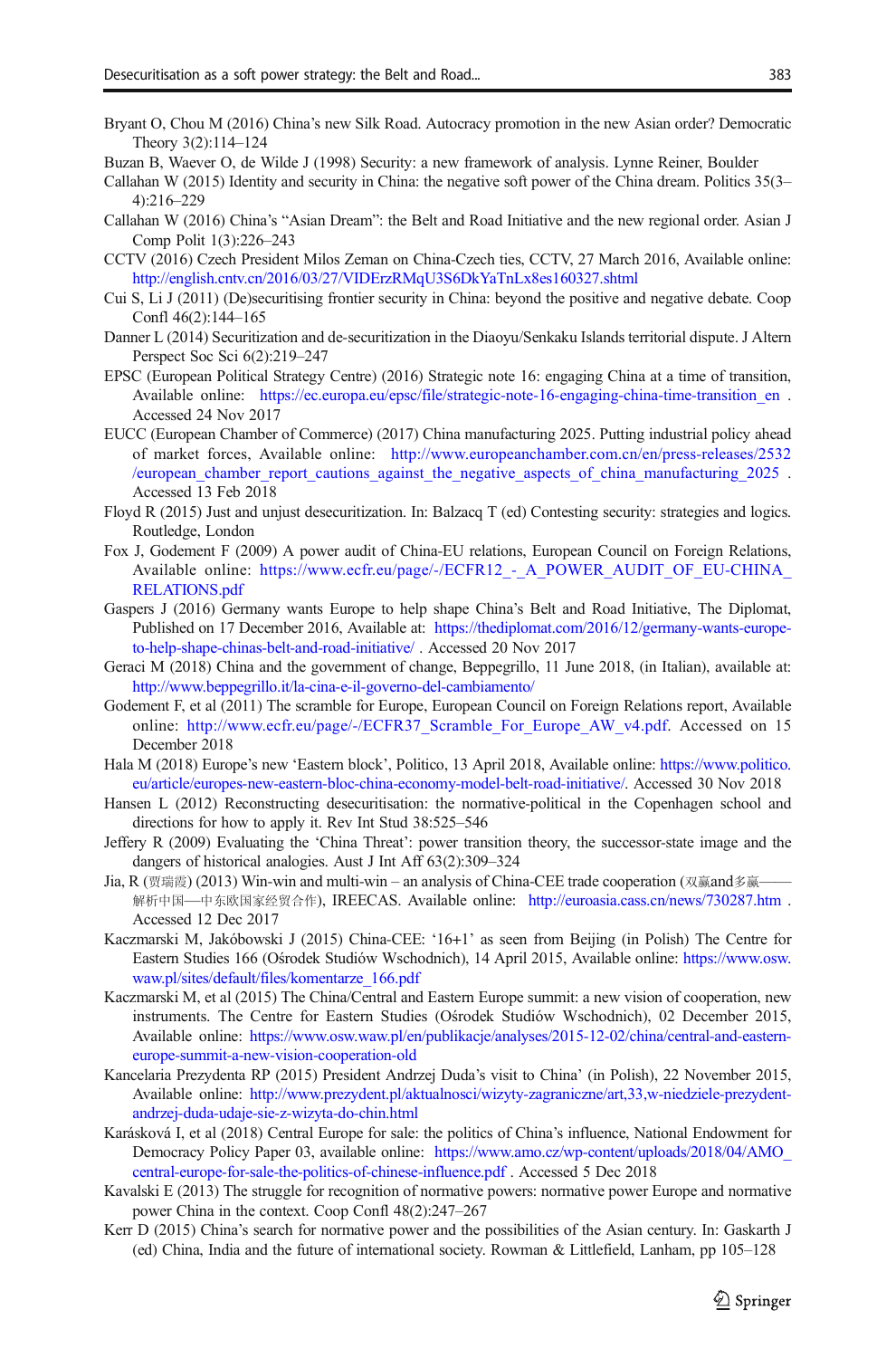- Kowalski B (2017) China's foreign policy towards Central and Eastern Europe: the '16+1' format in the South-South coo[peration perspective. Cases of the Czech Republic and Hungary. Camb J Eurasian S](http://www.politico.eu/article/what-chinas-checkbook-diplomacy-means-for-europe/)tud 2017:1. https://doi.org/10.22261/7R65ZH
- Kynge J, Peel M (2017) Brussel rattled as China r[eaches out to Eastern Europe, Financial Times, 27](https://en.delfi.lt/lithuania/foreign-affairs/speech-by-chinese-pm-li-keqiang-at-the-161-summit-in-budapest.d?id=76507837) [November 2017, Available online:](https://en.delfi.lt/lithuania/foreign-affairs/speech-by-chinese-pm-li-keqiang-at-the-161-summit-in-budapest.d?id=76507837) https://www.ft.com/content/16abbf2a-cf9b-11e7-9dbb-291a884dd8c6
- Le Corre P (2016) What China's checkbook diplomacy means for Europe, Politico, 5 December 2016, Available online: http://www.politico.eu/article/what-chinas-checkbook-diplomacy-means-for-europe/
- Li K (2017) Speech by Chinese PM Li Keqiang at the 16+1 summit in Budapest, Delfi. The Lithuanian Tribune, 30 November 2017, Available online: https://en.delfi.lt/lithuania/foreign-affairs/speech-bychinese-pm-li-keqiang-at-the-161-summit-in-budapest.d?id=76507837
- Liu Z (刘作奎) (2014) The role of China-CEE in the construction of Silk Road's Economic Belt' ('中东欧在丝绸 之路经济带建设中的作用', 国际问题研究') Beijing: China Institute of International Studies (CIIS) (北京: 中国 国际问题研究院)
- Liu Z (刘作奎) (2016) The direction of Polish Foreign Policy and Sino-Polish relations ('波兰的外交政策走向与 中波关系'), China and the World (中国与世界). 7:24–27
- Liu Z (刘作奎), Chen S (陈思杨) (2017) Risks of and responses to the construction of One Belt One Road Euroasian Economic Corridor (一带一路'欧亚经济走廊建设面临的风险与应对'), Int Econ Rev (国际经济评论), 2017年第2期: 28–35
- Liu Z (刘作奎), Golik K (卡塔里娜 高里克) (2016) The Origins and prospect of the Polish constitutional crisis in 2015 and its impact on Sino-Polish relations. ('2015 年波兰宪法危机根源, 前景及对中波系影响分析'), Eur Res (欧洲研究) 年2期: 106–120
- Long J (龙静) (2014) China-CEE relations: development, challenges and countermeasures ('中国与中东欧国家关 系:发展, 挑战及对策'), Research on International Issues (国际问题研究)'[,](https://pandapawdragonclaw.blog/2019/05/05/the-myth-of-the-belt-and-road-in-central-and-eastern-europe) [Beijing:](https://pandapawdragonclaw.blog/2019/05/05/the-myth-of-the-belt-and-road-in-central-and-eastern-europe) [China](https://pandapawdragonclaw.blog/2019/05/05/the-myth-of-the-belt-and-road-in-central-and-eastern-europe) [Institute](https://pandapawdragonclaw.blog/2019/05/05/the-myth-of-the-belt-and-road-in-central-and-eastern-europe) [of](https://pandapawdragonclaw.blog/2019/05/05/the-myth-of-the-belt-and-road-in-central-and-eastern-europe) [International](https://pandapawdragonclaw.blog/2019/05/05/the-myth-of-the-belt-and-road-in-central-and-eastern-europe) [Studies](https://pandapawdragonclaw.blog/2019/05/05/the-myth-of-the-belt-and-road-in-central-and-eastern-europe) [\(CIIS\)](https://pandapawdragonclaw.blog/2019/05/05/the-myth-of-the-belt-and-road-in-central-and-eastern-europe) [\(](https://pandapawdragonclaw.blog/2019/05/05/the-myth-of-the-belt-and-road-in-central-and-eastern-europe)北京: 中国国际问题研究院)
- Long J (龙静) (2016) The opportunities and challenges of the One Belt One Road promotion in the Central-Eastern European region ('一带一路'倡议在中东欧地区的机遇和挑战'), Eur Obs (欧洲观察) 年第6期: 1–20
- Mat[ura T \(2019\) The myth of Belt and Road in Central and Eastern Europe,](http://www.fmprc.gov.cn/mfa_eng/topics_665678/lkqcxdsqczgomldrhwbsfblsdfgjxzsfwbfwjjhzyfzzzzb/t1278051.shtml) [Panda](http://www.fmprc.gov.cn/mfa_eng/topics_665678/lkqcxdsqczgomldrhwbsfblsdfgjxzsfwbfwjjhzyfzzzzb/t1278051.shtml) [Paw](http://www.fmprc.gov.cn/mfa_eng/topics_665678/lkqcxdsqczgomldrhwbsfblsdfgjxzsfwbfwjjhzyfzzzzb/t1278051.shtml) [Dragon](http://www.fmprc.gov.cn/mfa_eng/topics_665678/lkqcxdsqczgomldrhwbsfblsdfgjxzsfwbfwjjhzyfzzzzb/t1278051.shtml) [Claw,](http://www.fmprc.gov.cn/mfa_eng/topics_665678/lkqcxdsqczgomldrhwbsfblsdfgjxzsfwbfwjjhzyfzzzzb/t1278051.shtml) [5](http://www.fmprc.gov.cn/mfa_eng/topics_665678/lkqcxdsqczgomldrhwbsfblsdfgjxzsfwbfwjjhzyfzzzzb/t1278051.shtml) May 2019, Available online: https://pandapawdragonclaw.blog/2019/05/05/the-myth-of-the-belt-androad-in-central-and-eastern-europe
- MO[FA \(Ministry of Foreign Affairs\) \(2015\) Li Keqian](http://en.ndrc.gov.cn/newsrelease/201503/t20150330_669367.html)g delivers speech at China-EU Busi[ness](http://en.ndrc.gov.cn/newsrelease/201503/t20150330_669367.html) [Summit,](http://en.ndrc.gov.cn/newsrelease/201503/t20150330_669367.html) stressing to work together for new progress in China-EU relations, Ministry of Foreign Affairs of People's Republic of China, 30 June 2015, Available online: http://www.fmprc.gov.cn/mfa\_eng/topics\_665678 /lkqcxdsqczgomldrhwbsfblsdfgjxzsfwbfwjjhzyfzzzzb/t1278051.shtml
- ND[RC \(National Development and Reform Commission\) \(2015\) Vision and](http://budapestbeacon.com/public-policy/full-text-of-viktor-orbans-speech-at-baile-tusnad-tusnadfurdo-of-26-july-2014/10592) [actions](http://budapestbeacon.com/public-policy/full-text-of-viktor-orbans-speech-at-baile-tusnad-tusnadfurdo-of-26-july-2014/10592) [on](http://budapestbeacon.com/public-policy/full-text-of-viktor-orbans-speech-at-baile-tusnad-tusnadfurdo-of-26-july-2014/10592) [jointly](http://budapestbeacon.com/public-policy/full-text-of-viktor-orbans-speech-at-baile-tusnad-tusnadfurdo-of-26-july-2014/10592) [building](http://budapestbeacon.com/public-policy/full-text-of-viktor-orbans-speech-at-baile-tusnad-tusnadfurdo-of-26-july-2014/10592) [silk](http://budapestbeacon.com/public-policy/full-text-of-viktor-orbans-speech-at-baile-tusnad-tusnadfurdo-of-26-july-2014/10592) road economic belt and 21-st century maritime silk road, 28 March 2015, Available online: http://en.ndrc. gov.cn/newsrelease/201[503/t20150330\\_669367.html](http://www.miniszterelnok.hu/viktor-orbans-speech-at-the-conference-china-cee-political-parties-dialogue/)
- Nye [J \(1990\) Soft power. For](http://www.miniszterelnok.hu/viktor-orbans-speech-at-the-conference-china-cee-political-parties-dialogue/)eign Policy 80:153–171
- Orban V (2014) Speech at the XXV Balvanyos Free Summer University and Youth Camp, Baile Tusnad (Tusnadfurdo), 26 July 2014, Available online: http://budapestbeacon.com/public-policy/full-text-ofviktor-orbans-speech-at-baile-tusnad-tusnadfurdo-of-26-july-2014/10592
- Orban V (2016) Victor Orban's speech at the conference 'China-CEE Political P[arties Dialogue](https://www.ssoar.info/ssoar/bitstream/handle/document/56045/ssoar-2017-pepe-Chinas_Inroads_into_Central_Eastern.pdf)', 6 October 2016, Available online: [http://www.miniszterelnok.hu/viktor-orbans-speech-at-the-conference-china-cee](https://www.ssoar.info/ssoar/bitstream/handle/document/56045/ssoar-2017-pepe-Chinas_Inroads_into_Central_Eastern.pdf)political-parties-dialogue/
- Pavlićević D (2018) China Threat' and 'China Opportunity': politics of dreams and fears in China-Central and Eastern European relations. J Contemp China 27(113):688–702
- Pepe JM (2017) China's inroads into Central, Eastern and South Eastern Europe: implications for Germany and the EU'[, DGAP-Analyse 3, Available online:](http://www.rts.rs/page/stories/sr/story/13/ekonomija/2595971/nedimovic-trziste-kine-velika-sansa-za-poljoprivredu.html) https://www.ssoar. [info/ssoar/bitstream](http://www.rts.rs/page/stories/sr/story/13/ekonomija/2595971/nedimovic-trziste-kine-velika-sansa-za-poljoprivredu.html)/handle/document/56045/ssoar-2017-pepe-Chinas\_Inroads\_into\_Central\_Eastern. pdf. Accessed on 12 December 2017
- Pog[getti, Lukrezia. 2017. 'One China One Europe? German Forei](https://uk.reuters.com/article/uk-eu-un-rights-idUKKBN1990G0)gn Minister's Remarks Irk Beijing', The Diplomat, 9 September 2019, Available at: https://thediplomat.com/2017/09/one-china-one-europegerman-foreign-ministers-remarks-irk-beijing/ Accessed on 28 Octo[ber 2018](http://euroasia.cass.cn/news/730287.htm)
- Pu [X \(20](http://euroasia.cass.cn/news/730287.htm)12) Socialisation as a two-way process: emerging powers and the diffusion of international norms. Chin J Int Polit 5:341–367
- Radio Televizija Srbije (2017) Nedimović[: Chinese market a huge chance for agriculture \(Nedimovi](http://www.asian.sk/en/chinese-media-watch-dalai-lama-visits-central-europe/)ć:Tržište [Kine v](http://www.asian.sk/en/chinese-media-watch-dalai-lama-visits-central-europe/)elika šansa za poljoprivredu), Radio Televizija Srbije, 17 January 2017, Available online: http://www.rts.rs/page/stories/sr/story/13/ekonomija/2595971/nedimovic-trziste-kine-velika-sansa-za[poljoprivredu.html](http://carnegietsinghua.org/2016/03/15/china-eu-relations-crisis-and-opportunity-pub-63049)